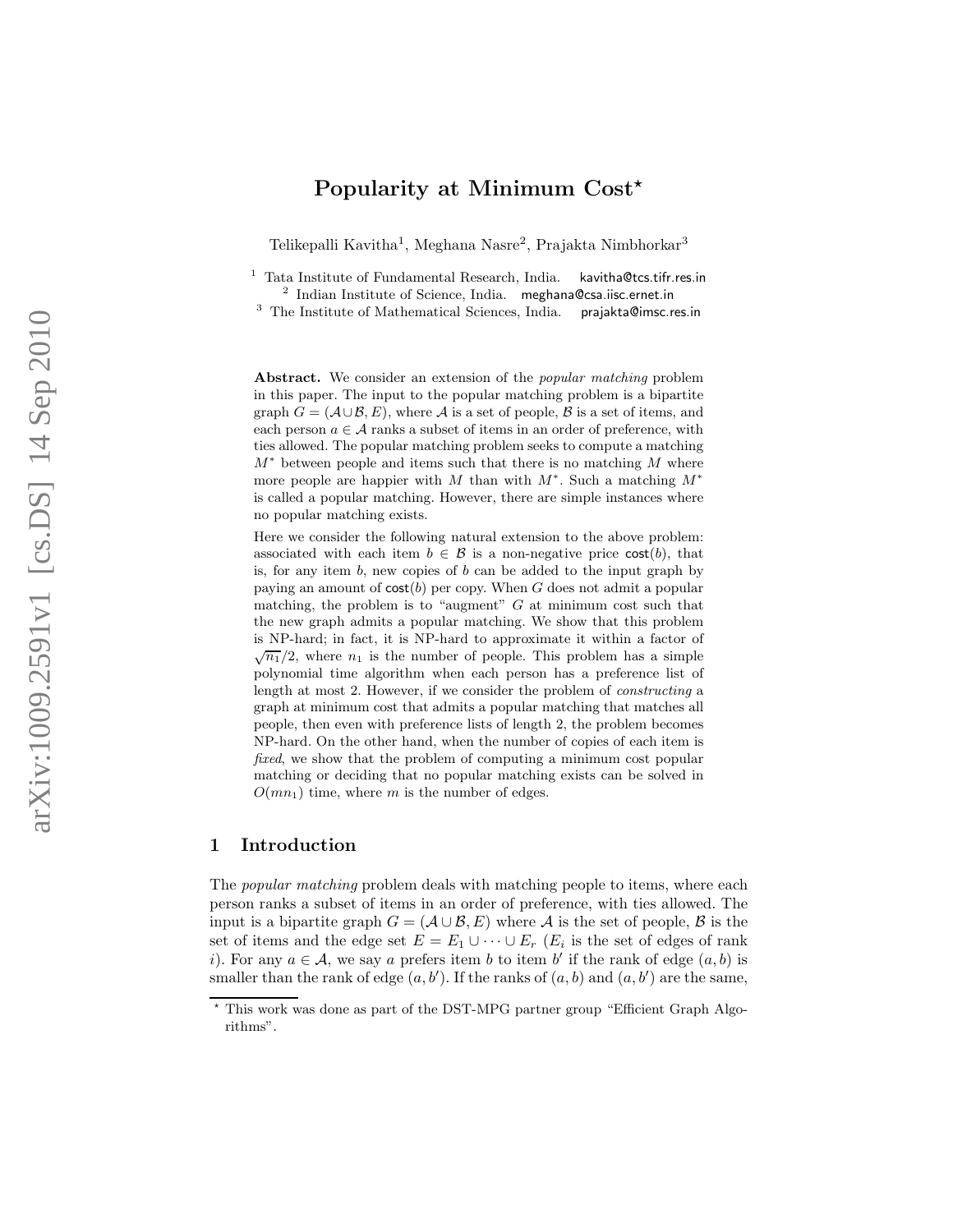then  $a$  is indifferent between  $b$  and  $b'$ . The goal is to match people with items in an optimal manner, where the definition of optimality will be a function of the preferences expressed by the elements of  $A$ . The problem of computing such an optimal matching is a well studied problem and several notions of optimality have been considered so far; for instance, pareto-optimality [1], rank-maximality [4], and fairness.

One criterion that does not use the absolute values of the ranks is the notion of *popularity*. Let  $M(a)$  denote the item to which a person a is matched in a matching M. We say that a person a prefers matching M to  $M'$  if (i) a is matched in  $M$  and unmatched in  $M'$ , or (ii)  $a$  is matched in both  $M$  and  $M'$ , and a prefers  $M(a)$  to  $M'(a)$ .

**Definition 1.** M is more popular than M', denoted by  $M \succ M'$ , if the number of people who prefer M to M′ is higher than those that prefer M′ to M. A matching  $M^*$  is popular if there is no matching that is more popular than  $M^*$ .

Popular matchings were first introduced by Gärdenfors [3] in the context of stable matchings for two-sided preference lists (here both sides of the graph G express preferences). In the domain of one-sided preference lists, popular matchings can be considered to be stable as no majority vote of people can force a migration to another matching; also, popularity is based on relative ranking rather than the actual ranks used by people. These properties make popularity a desirable notion of optimality in the domain of one-sided preferences.

On the flip side, popularity does not provide a complete answer since there exist simple instances that do not admit any popular matching. An example is the following: let  $A = \{a_1, a_2, a_3\}, B = \{b_1, b_2, b_3\},\$ and each person  $a_i$ , for  $i =$ 1, 2, 3, prefers  $b_1$  to  $b_2$ , and  $b_2$  to  $b_3$ . Consider the three symmetrical matchings  $M_1 = \{(a_1, b_1), (a_2, b_2), (a_3, b_3)\}, M_2 = \{(a_1, b_3), (a_2, b_1), (a_3, b_2)\}$  and  $M_3 =$  $\{(a_1, b_2), (a_2, b_3), (a_3, b_1)\}\.$  None of these matchings is popular, since  $M_1 \prec M_2$ ,  $M_2 \prec M_3$ , and  $M_3 \prec M_1$ . Abraham et al. [2] designed efficient algorithms for determining if a given instance admits a popular matching and computing one, if it exists.

The fact that popular matchings do not always exist has motivated several extensions to the popular matching problem. McCutchen [10] considered the problem of computing a least unpopular matching; he considered two measures of unpopularity and showed that computing a matching that minimized either of these measures is NP-hard. Kavitha et al. [5] generalized the notion of popularity to mixed matchings or probability distributions over matchings and showed that a popular mixed matching always exists.

Our problem. Here we consider another natural generalization to the popular matching problem: *augment* the input graph  $G$  such that the new graph admits a popular matching. Our input consists of  $G = (\mathcal{A} \cup \mathcal{B}, E)$  and a function cost :  $\mathcal{B} \to \mathbb{R}^+$ , where  $\text{cost}(b)$  for any  $b \in \mathcal{B}$  is the cost of making a new copy of item b. The set B is a set of items, say books or DVDs, and new copies of any  $b \in \mathcal{B}$ can be obtained by paying  $cost(b)$  for each new copy of b. There is no restriction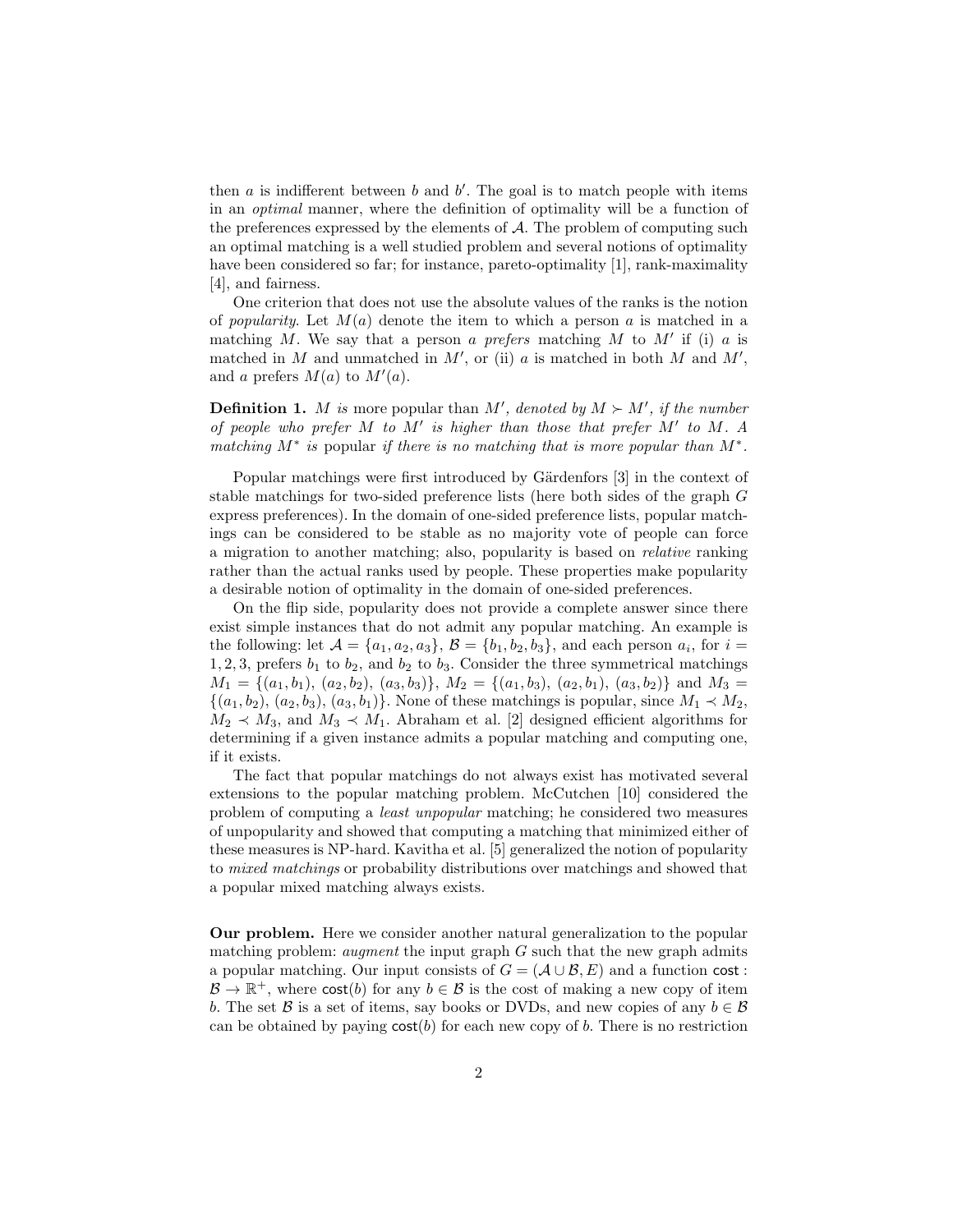on the number of copies of any item that can be made. The only criterion that we seek to optimize is the total cost of augmenting G.

Going to back to the earlier example on 3 people and 3 items that did not admit a popular matching, it is easy to show that by making a new copy of either  $b_1$  or  $b_2$ , the resulting graph admits a popular matching. In order to minimize the cost, we will make a new copy of that item in  ${b_1, b_2}$  which has lower cost. Our starting graph  $G = (\mathcal{A} \cup \mathcal{B}, E)$  comes for free, every *addition* that we make to G comes at a price and our goal is to make these additions such that the new graph admits a popular matching and the total cost of additions is minimized. We call this the *min-cost augmentation* problem.

A related problem. A related problem is the following: we do not have a starting graph G. We are given a set  $A$  of people and their preference lists over a universe U of items where each item  $b \in U$  has a price  $cost(b) \geq 0$  associated with it. The problem is to "construct" an input graph  $G = (\mathcal{A} \cup \mathcal{B}, E)$  where  $\mathcal{B}$ is a multiset of some elements in  $U$  such that  $G$  admits a popular matching and the cost of constructing G, that is,  $\sum_{b \in \mathcal{B}} \text{cost}(b)$ , is as small as possible. Here we also have an extra condition that the popular matching should leave no person unmatched, otherwise we have a trivial solution of  $\mathcal{B} = \emptyset$ . We call this problem the min-cost popular instance problem.

The above problem can also be regarded as a "gift buying" problem. Each person in A has a preference list over gifts that she would like to receive. The problem is to buy a gift for each person in  $A$  with the total cost as small as possible and assign each person a gift such that this assignment is popular. That is, there is no reassignment of gifts that makes more people happier. This is the min-cost popular instance problem.

### 1.1 Our Results

We show the following results in this paper:

- 1. The min-cost popular instance problem is NP-hard, even when each preference list has length at most 2 (i.e., every person has a top choice item and possibly, a second choice item).
- 2. The min-cost augmentation problem has a polynomial time algorithm when each preference list has length at most 2 .
- 3. The min-cost augmentation problem is NP-hard for general lists. In fact, it is NP-hard to approximate to within a factor of  $\sqrt{n_1}/2$ , where  $n_1$  is the number of people.

All our NP-hardness results hold even when preference lists are derived from a master list. A master list is a total ordering of the items according to some global objective criterion. Thus if  $b_1$  precedes  $b_2$  in the master list and if a person a has both  $b_1$  and  $b_2$  in her list, then it has to be the case that  $b_1$  precedes  $b_2$  in a's list.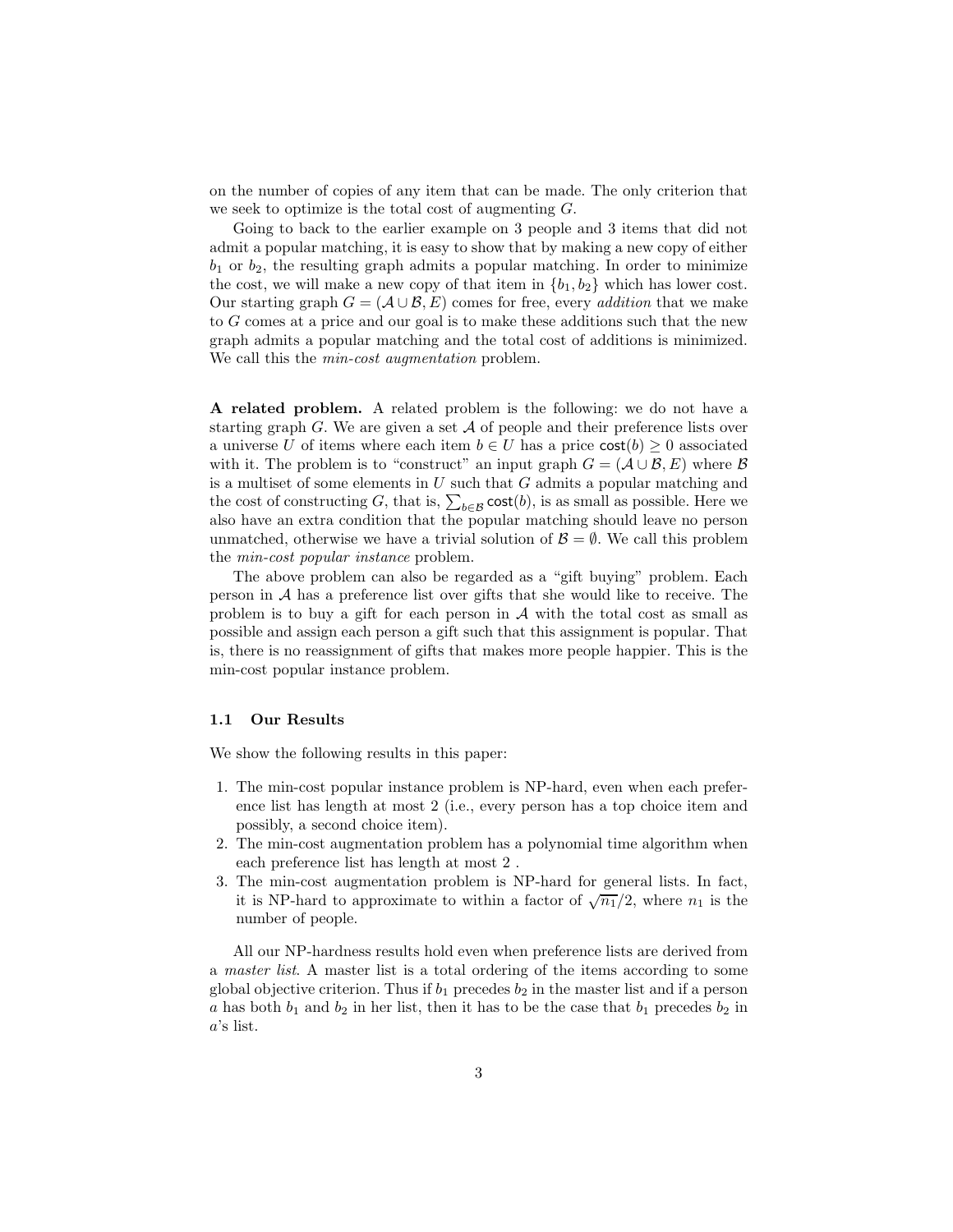We would like to contrast the NP-hardness of the min-cost augmentation problem with the problem of determining a popular matching with variable job capacities [7]. In this problem the input is a graph  $G = (\mathcal{A} \cup \mathcal{B}, E)$  where  $\mathcal{A}$  is a set of people and B is a set of jobs, we are also given a list  $\langle c_1, \ldots, c_{|B|} \rangle$  denoting upper bounds on the capacities of each job. The problem is to determine if there exists  $(x_1, \ldots, x_{|\mathcal{B}|})$  such that for each i, setting the capacity of the i-th job to  $x_i$ , where  $1 \leq x_i \leq c_i$ , enables the resulting graph to admit a popular matching. This problem was shown to be NP-hard in [7]; however note that here the capacity of each job has an upper bound. Instead, if we only had to maintain an overall upper bound on the total increase of capacities rather than individual upper bounds, a simple polynomial time algorithm solves this problem [7].

In the min-cost augmentation problem recall that there is no upper bound on the amount that we can spend on a particular item. What we seek to optimize is the overall cost and this problem is NP-hard. Note that when each item has the same cost, then this problem can be solved in polynomial time (using the above algorithm from [7]. However when the costs come from  $\{1,2\}$  the problem becomes NP-hard.

The NP-hardness results for the min-cost augmentation/min-cost popular instance problems are because the number of copies of each of the items need to be determined so as to ensure the existence of a popular matching at minimum cost. Let copies(b) for any item  $b \in \mathcal{B}$  denote the number of copies of item b in our graph G. We now consider the following problem: each  $b \in \mathcal{B}$  has a fixed number of copies denoted by copies(b) and let the cost of a matching  $M$  be the sum of costs of items that are matched in  $M$  (we have to pay a cost of k.cost(b) if k copies of item b are used in M, where  $k \leq$  copies(b)). Our final result is a polynomial time algorithm for the min-cost popular matching problem which we define below.

∗ The min-cost popular matching problem is to determine if G admits a popular matching or not and if so, to compute the one with minimum cost. We show that this problem can be solved in  $O(mn_1)$  time, where m is the number of edges and  $n_1$  is the number of people. Manlove and Sng considered this problem without costs in the context of House Allocation. There items were called houses and copies of items as in our case were represented using capacities for houses. They called it Capacitated House Allocation with Ties (CHAT) and the problem was to determine if  $G$  admits a popular matching or not, and if so, to compute one. Manlove and Sng [9] showed an  $O((\sqrt{C} + n_1)m)$  algorithm for the CHAT problem, where C is the sum of capacities of all items. Thus, our algorithm improves upon the algorithm in [9].

### 1.2 Background

Abraham et al. [2] considered the problem of determining if a given graph  $G =$  $(\mathcal{A} \cup \mathcal{B}, E)$  admits a popular matching or not, and if so, computing one. They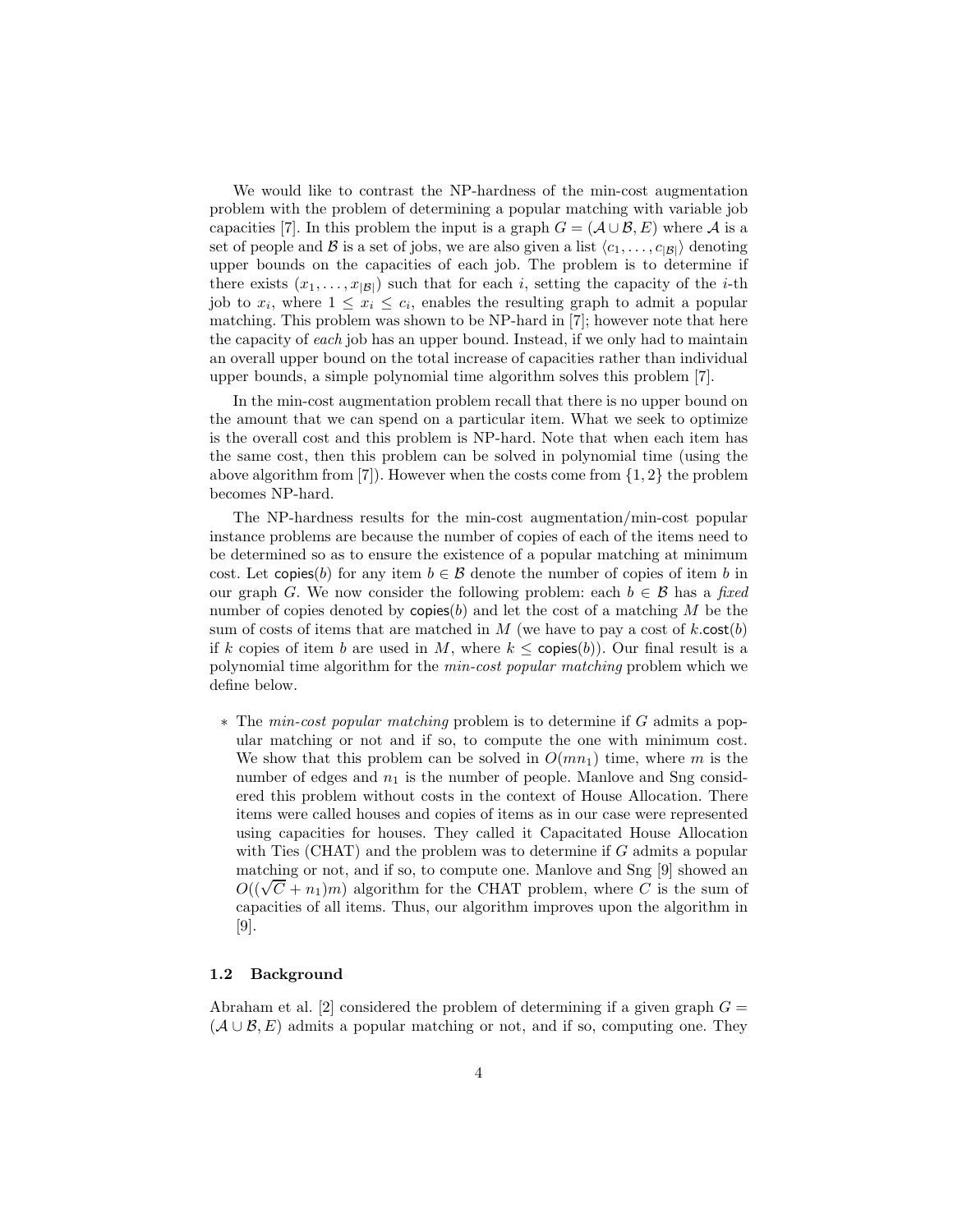also gave a structural characterization of graphs that admit popular matchings. Section 2 outlines this characterization and the algorithm that follows from it.

Subsequent to this work, several variants of the popular matchings problem have been considered. One line of research has been on generalizations of the popular matchings problem while the other direction has been to deal with instances that do not admit any popular matchings. The generalizations include the capacitated version studied by Manlove and Sng [9], the weighted version studied by Mestre [12] and random popular matchings studied by Mahdian [8]. Kavitha and Nasre [6] as well as McDermind and Irving [11] independently studied the problem of computing an optimal popular matching for strict instances where the notion of optimality is specified as a part of the input. Note that they also considered the min-cost popular matchings but in this version the costs are associated with edges whereas in our problem costs are associated with items. As described earlier, the line of research pursued for instances that do not admit popular matchings includes the NP-hardness of least unpopular matchings [10], the existence and algorithms for popular mixed matchings [5] and NP-hardness of the popular matchings problem with variable job capacities [7].

Organization of the paper. Section 2 discusses preliminaries. Section 3 shows that the min-cost popular instance problem is NP-hard. Section 4 has our results for the min-cost augmentation problem and Section 5 has our algorithm for the min-cost popular matching problem.

# 2 Preliminaries

We review the characterization of popular matchings given in [2]. Let  $G_1$  =  $(A \cup B, E_1)$  be the graph containing only rank-1 edges. Then [2, Lemma 3.1] shows that a matching M is popular in G only if  $M \cap E_1$  is a maximum matching of  $G_1$ . Maximum matchings have the following important properties, which we use throughout the rest of the paper.

 $M \cap E_1$  defines a partition of  $\mathcal{A} \cup \mathcal{B}$  into three disjoint sets: a vertex  $u \in \mathcal{A} \cup \mathcal{B}$ is even (resp. odd) if there is an even (resp. odd) length alternating path in  $G_1$  $(w.r.t. M \cap E_1)$  from an unmatched vertex to u. Similarly, a vertex u is unreach*able* if there is no alternating path from an unmatched vertex to  $u$ . Denote by  $\mathcal{E}, \mathcal{O}$  and  $\mathcal{U}$  the sets of even, odd, and unreachable vertices, respectively.

**Lemma 1 (Gallai-Edmonds Decomposition).** Let  $\mathcal{E}, \mathcal{O}$  and  $\mathcal{U}$  be the sets of vertices defined by  $G_1$  and  $M \cap E_1$  above. Then

- (a)  $\mathcal{E}, \mathcal{O}$  and  $\mathcal{U}$  are pairwise disjoint, and independent of the maximum matching  $M \cap E_1$ .
- (b) In any maximum matching of  $G_1$ , every vertex in  $\mathcal O$  is matched with a vertex in  $\mathcal E$ , and every vertex in U is matched with another vertex in U. The size of a maximum matching is  $|\mathcal{O}| + |\mathcal{U}|/2$ .
- (c) No maximum matching of  $G_1$  contains an edge between a vertex in  $O$  and a vertex in  $\mathcal{O} \cup \mathcal{U}$ . Also,  $G_1$  contains no edge between a vertex in  $\mathcal{E}$  and a vertex in E ∪ U.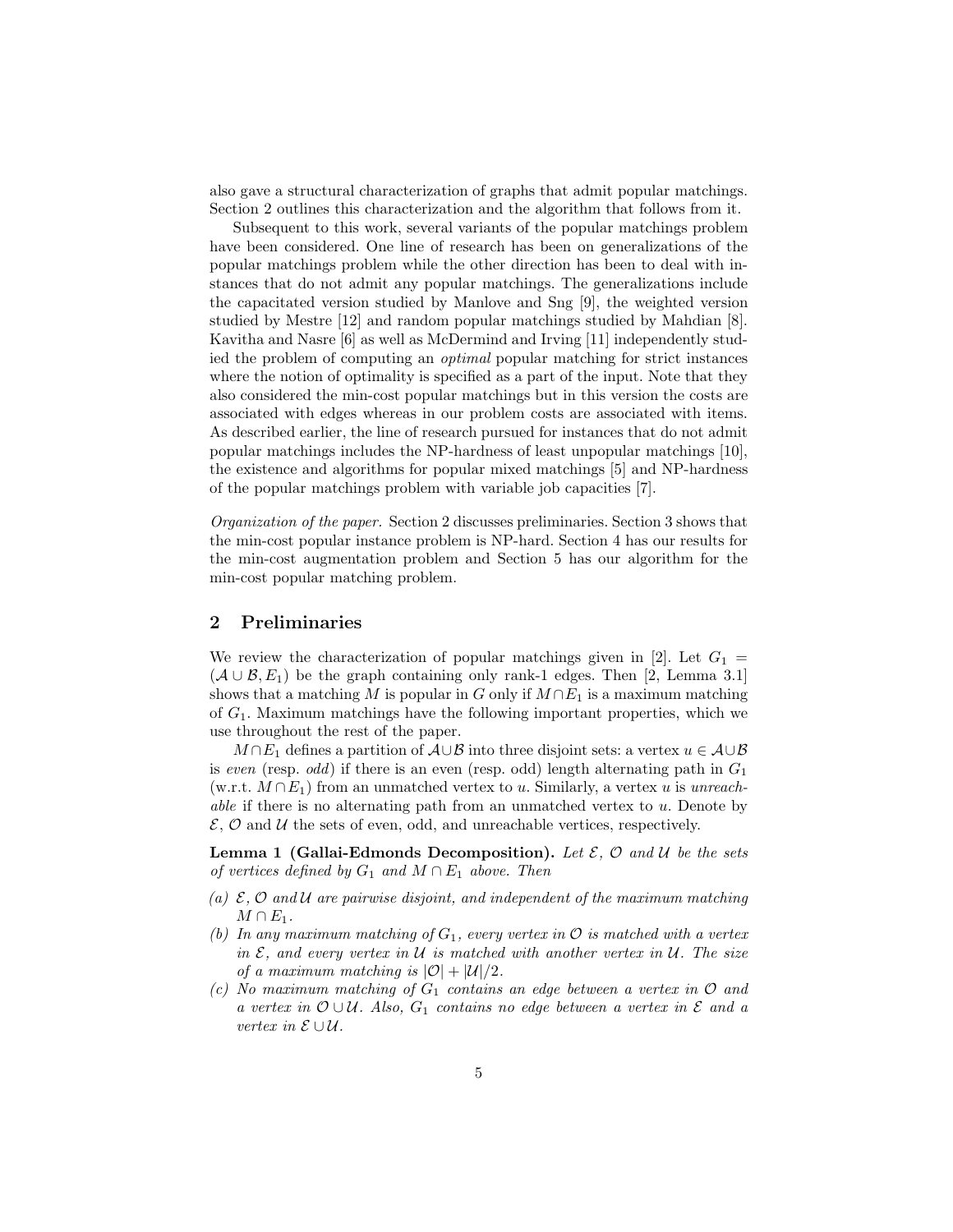Since every maximum cardinality matching in  $G_1$  matches all vertices  $u \in$  $\mathcal{O} \cup \mathcal{U}$ , these vertices are called *critical* as opposed to vertices  $u \in \mathcal{E}$  which are called non-critical. Using this partition of vertices, the following definitions can be made.

**Definition 2.** For each  $a \in \mathcal{A}$ , define  $f(a)$  to be the set of top choice items for a. Define  $s(a)$  to be the set of a's most-preferred non-critical items in  $G_1$ .

**Theorem 1 (from [2]).** A matching M is popular in G iff (i)  $M \cap E_1$  is a maximum matching of  $G_1 = (\mathcal{A} \cup \mathcal{B}, E_1)$ , and (ii) for each person a,  $M(a) \in$  $f(a) \cup s(a)$ .

The algorithm for solving the popular matching problem is now straightforward: each  $a \in \mathcal{A}$  determines the sets  $f(a)$  and  $s(a)$ . A matching that is maximum in  $G_1$  and that matches each a to an item in  $f(a) \cup s(a)$  needs to be determined. If no such matching exists, then  $G$  does not admit a popular matching.

# 3 Min-cost Popular Instance

In this section we consider the min-cost popular instance problem. Our input is a set A of people where each  $a \in \mathcal{A}$  has a preference list over items in a universe U, where each item  $b \in U$  has a price  $\text{cost}(b) \geq 0$ . The problem is to "construct" a graph G or equivalently, set suitable values for copies(b) where  $b \in U$ , in order to ensure that the resulting graph  $G$  admits a popular matching that matches all  $a \in \mathcal{A}$ , at the least possible cost.

We will show that the above problem is NP-hard by showing a reduction from the monotone 1-in-3 SAT problem to this problem. The monotone 1-in-3 SAT problem is a variant of the 3SAT problem where each clause contains exactly 3 literals and no literal appears in negated form. The monotone 1-in-3 SAT problem asks if there exists a satisfying assignment to the variables such that each clause has exactly 1 literal set to true. This problem is NP-hard [13].

Let Z be an instance of the monotone 1-in-3 SAT problem. Let  $C_1, \ldots, C_m$ be the clauses in  $\mathcal I$  and let  $X_1, \ldots, X_n$  be the variables in  $\mathcal I$ . We construct from  $I$  an instance of the min-cost popular instance problem as follows:

Corresponding to each clause  $C_i = (X_{j_1} \vee X_{j_2} \vee X_{j_3})$ , we have 9 people  $A_i = \{a_1^i, \ldots, a_9^i\}$ . Their preference lists are shown in Fig. 1. In this case every person has a preference list of length 2, that is a top item followed by a second choice item. For instance,  $a_1^i$  treats item  $u_{j_1}$  as its rank-1 item and item  $u_{j_2}$  as its rank-2 item.

The items  $u_{j_1}, u_{j_2}, u_{j_3}$  are called *public* items and the items  $p_1^i, p_2^i, p_3^i$ , and  $q<sup>i</sup>$  are called *internal* items. The internal items appear only on the preference lists of the people of  $A_i$  while the public items also appear on the preference lists of people in  $A_i$  as well as outside  $A_i$ . The public item  $u_j$  corresponds to the variable  $X_j$ . In every clause  $C_i$  that  $X_j$  belongs to, the item  $u_j$  appears in the preference lists of some of the people in the set  $A_i$  as shown in Fig. 1.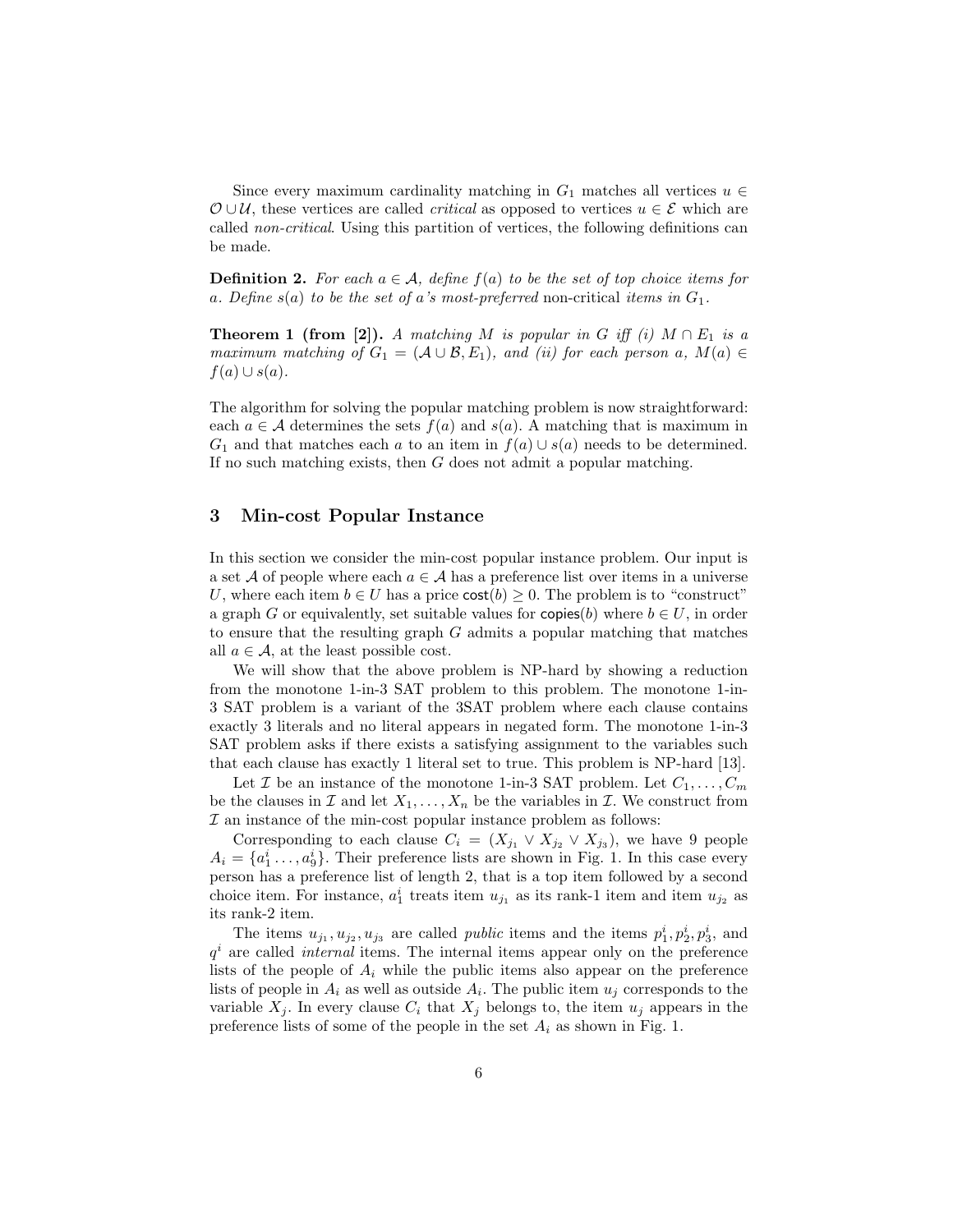| $a_1^i\parallel u_{j_1}\parallel u_{j_2}$ |  | $a_4^i \mid u_{j_1} \mid p_1^i \mid$ |  | $a_7^i \mid p_1^i \mid q^i \mid$ |  |
|-------------------------------------------|--|--------------------------------------|--|----------------------------------|--|
| $a_2^i \mid u_{j_2} \mid u_{j_3}$         |  | $a_5^i\mid u_{j_2}\mid p_2^i\mid$    |  | $a^i_8 \mid p^i_2 \mid q^i \mid$ |  |
| $a_3^i \mid u_{j_1} \mid u_{j_3} \mid$    |  | $a^i_6 \mid u_{j_3} \mid p^i_3$      |  | $a_9^i \mid p_3^i \mid q^i$      |  |

Fig. 1. The preference lists of people corresponding to the *i*-th clause in  $I$ .

The set A of people in our instance is  $\cup_i A_i$ . The universe U of all items is the union of  $\{u_1, \ldots, u_n\}$  (the *n* public items) and the set  $\cup_i \{p_1^i, p_2^i, p_3^i, q^i\}$  of all the internal items. It remains to describe the costs of the items. For each  $i$ , the cost of each  $p_t^i$  for  $t = 1, 2, 3$ , is 1 unit, while the cost of  $q^i$  is zero units. The cost of each  $u_j$ , for  $j = 1, \ldots, n$ , is 3 units.

Recall that our problem is to determine a set  $\beta$  of items with suitable copies so that the graph  $(A\cup B, E)$  admits a popular matching that matches all  $a \in A$ and we want to do this at the least possible cost. We first show the following lemma.

**Lemma 2.** Any instance  $(A \cup B, E)$  that admits a popular matching that matches all  $a \in A$  has cost at least 14m.

*Proof.* Let us focus on the set  $A_i$  of people corresponding to clause  $C_i$ . The preference lists of people in  $A_i$  are shown in Fig. 1. Since the cost of each item on the lists of  $a_1^i, a_2^i, a_3^i$  is 3, we have to spend 9 units to buy an item each for these 3 people (since we seek an instance where all the persons get matched). People  $a_4^i, a_5^i, a_6^i$  have a unit cost item in their preference lists (items  $p_1^i, p_2^i, p_3^i$ , respectively). Thus, we have to spend 3 units to buy an item each for these 3 people. Finally,  $a_7^i, a_8^i, a_9^i$  have a cost 0 item, i.e.  $q^i$ , in their preference lists. Hence, we can get  $q^i$  with  $\text{copies}(q^i) = 3$  for a cost of 0. Summarizing, we need to spend at least  $9 + 3 + 0 = 12$  units for the people in  $A_i$ .

However, it is not possible to spend just 12 units for the people in  $A_i$ . This is because, in the first place, we are forced to have non-zero copies for at least 2 of the 3 items in  $\{u_{j_1}, u_{j_2}, u_{j_3}\}$  and if we seek to match  $a_4^i$  to  $p_1^i$  while  $u_{j_1}$  is around, then  $p_1^i$  is  $a_4^i$ 's second choice item. Since  $p_1^i$  is  $a_7^i$ 's top choice item, we also have to match  $a_7^i$  to  $p_1^i$  since a popular matching has to be a maximum cardinality matching on rank-1 edges (see Theorem 1). Thus, it is not possible to match  $a_7^i$  to  $q^i$  in a popular matching while  $p_1^i$  gets matched to  $a_4^i$  who regards this item as a second choice item because  $u_{j_1}$  is around.<sup>4</sup> Thus we have the following options:

- (i) set copies  $(u_{j_1}) = 0$  and then match  $a_4^i$  to  $p_1^i$  and  $a_7^i$  to  $q^i$
- (ii) match both  $a_4^i$  and  $a_7^i$  to  $p_1^i$  by setting copies $(p_1^i) = 2$
- (iii) add one more copy of  $u_{j_1}$  and set copies $(p_1^i) = 0$  and thus match  $a_4^i$  to  $u_{j_1}$ and  $a_7^i$  to  $q^i$

<sup>&</sup>lt;sup>4</sup> A matching that contains the 3 edges  $(a_1^i, u_{j_1}^i), (a_4^i, p_1^i), (a_7^i, q^i)$  cannot be popular since by promoting  $a_7^i$  from  $q^i$  to  $p_1^i$ , and  $a_4^i$  from  $p_1^i$  to  $u_{j_1}$ , and leaving  $a_1^i$  unmatched, we get a more popular matching.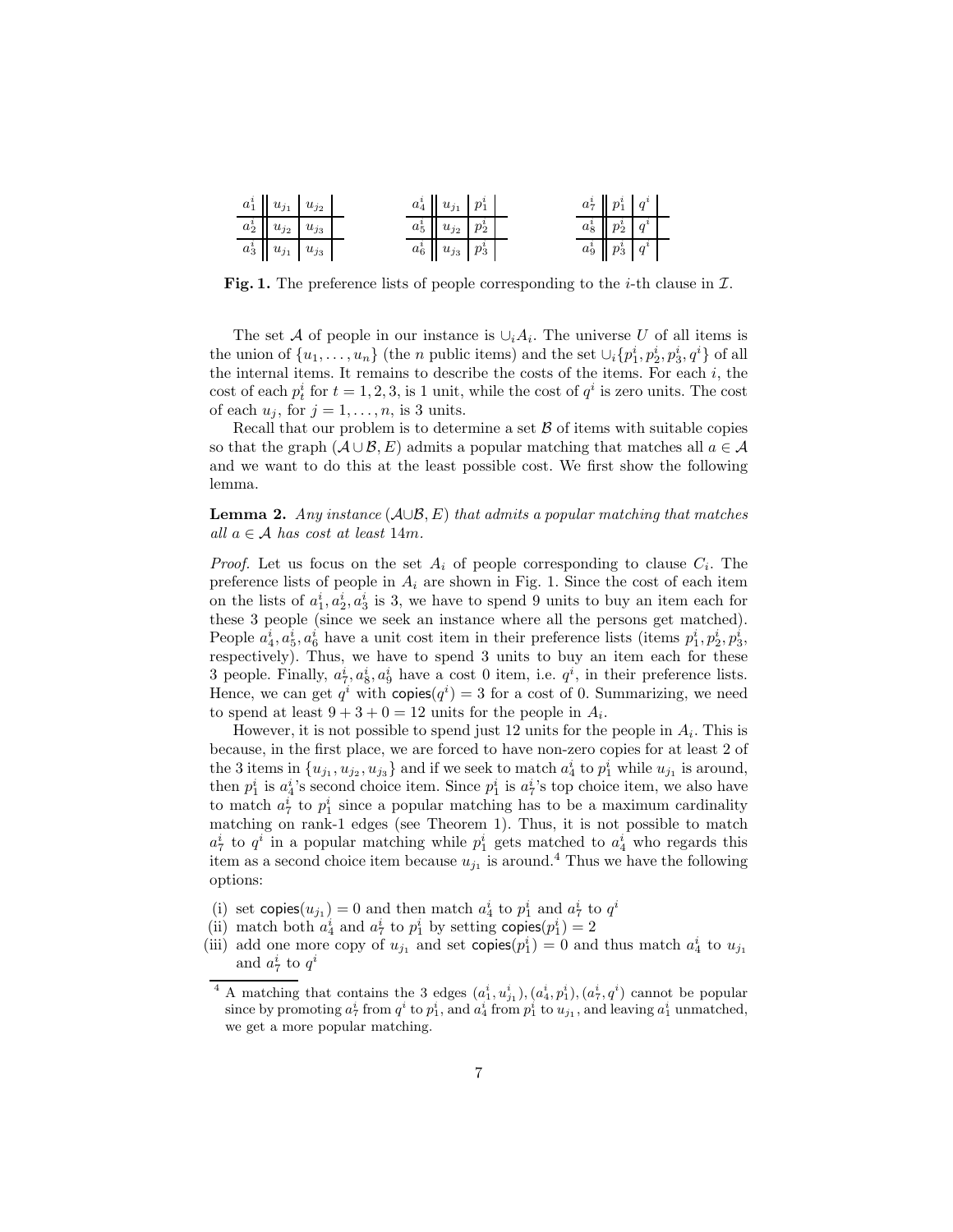It is not possible to have option (i) for all the  $u_j$ 's since we are forced to have non-zero copies for at least 2 of the 3 items in  $\{u_{j_1}, u_{j_2}, u_{j_3}\}$ . Note that (ii) is always better than (iii) (cost of 2 units vs cost of 3 units). Hence it is always cheaper to match  $a_4^i, a_5^i, a_6^i$  to  $p_1^i, p_2^i, p_3^i$  respectively than to any of  $u_{j_1}, u_{j_2}, u_{j_3}$ .

Thus, when we match  $a_4^i, a_5^i, a_6^i$  to  $p_1^i, p_2^i, p_3^i$  respectively, at least 2 of these 3 people are getting matched to their second choice items. Hence, at least 2 out of the 3 people among  $a_7^i, a_8^i, a_9^i$  will also have to be matched to their top choice items in order to ensure that the resulting matching is popular. This implies a cost of at least  $9 + 3 + 2 = 14$  for  $A_i$ .

This holds for each  $A_i$ , where  $1 \leq i \leq m$ . Since the cost is at least 14 per clause, it amounts to at least  $14m$  in total for all the clauses. □

The following lemma establishes the correspondence between the instance  $\mathcal I$ of monotone 1-in-3-SAT and the min-cost popular instance that we defined.

**Lemma 3.** There exists an instance  $(A \cup B, E)$  with cost 14m that admits a popular matching that matches all  $a \in \mathcal{A}$  iff there exists a 1-in-3 satisfying assignment for I.

*Proof.* We know from Lemma 2 that any instance  $(\mathcal{A} \cup \mathcal{B}, E)$  that admits a popular matching that matches all  $a \in \mathcal{A}$  has a cost of at least 14m. What we need to show here is that  $(A \cup B, E)$  has cost 14m if and only if the 1-in-3-SAT instance  $\mathcal I$  is a "yes" instance, that is, there is a true/false assignment to the variables  $X_1, \ldots, X_n$  such that each clause has exactly 1 literal set to true (and thus 2 literals set to false).

Suppose  $\mathcal I$  admits such an assignment. We now show how to construct a set B of cost 14m such that the instance  $(\mathcal{A}\cup\mathcal{B}, E)$  admits a popular matching that matches all  $a \in \mathcal{A}$ . If  $X_i = true$  then set copies $(u_i) = 0$ , else copies $(u_i)$  will be set to a suitable strictly positive value.

Since the setting of true/false values to  $X_i$ 's is a satisfying assignment, every clause has two literals set to false and 1 set to true. Let clause  $C_i$  be  $(X_{j_1} \vee$  $X_{j_2} \vee X_{j_3}$ ). Thus there is 1 variable  $X_{j_k}$  in  $\{X_{j_1}, X_{j_2}, X_{j_3}\}\)$  that has been set to true. By our definition of copies of every item, the corresponding  $u_{j_k}$  has 0 copies. Hence the people in the set  $A_i$  can be matched as follows:

- $a_1^i, a_2^i, a_3^i$  get matched to the 2 items in  $\{u_{j_1}, u_{j_2}, u_{j_3}\} \setminus \{u_{j_k}\}$  by having 2 copies of one of the lower indexed item and 1 copy of the higher indexed item for these 3 people.
- $-p_k^i$  becomes  $a_{k+3}^i$ 's top choice item (since  $u_{j_k}$  does not exist in the graph now) and hence we can now match  $a_{k+3}^i$  to  $p_k^i$  and  $a_{k+6}^i$  to  $q^i$ .

This way we spend only  $9 + 3 + 2 = 14$  units for the people in  $A_i$  and each person a has an item in  $f(a) \cup s(a)$  to be matched to. Since every clause in  $\mathcal I$ has exactly 1 variable set to true and 2 set to false, we achieve a cost of 14 for each set  $A_i$ . This shows that we can construct a set  $\beta$  of cost  $14m$  such that  $(A \cup B, E)$  admits a popular matching that matches all  $a \in \mathcal{A}$ .

To show the other direction, let us set the true/false values of variables in  $\mathcal I$ as follows: for each  $j = 1, ..., n$  set  $X_j = true$  if and only if  $\text{copies}(u_j) = 0$ . We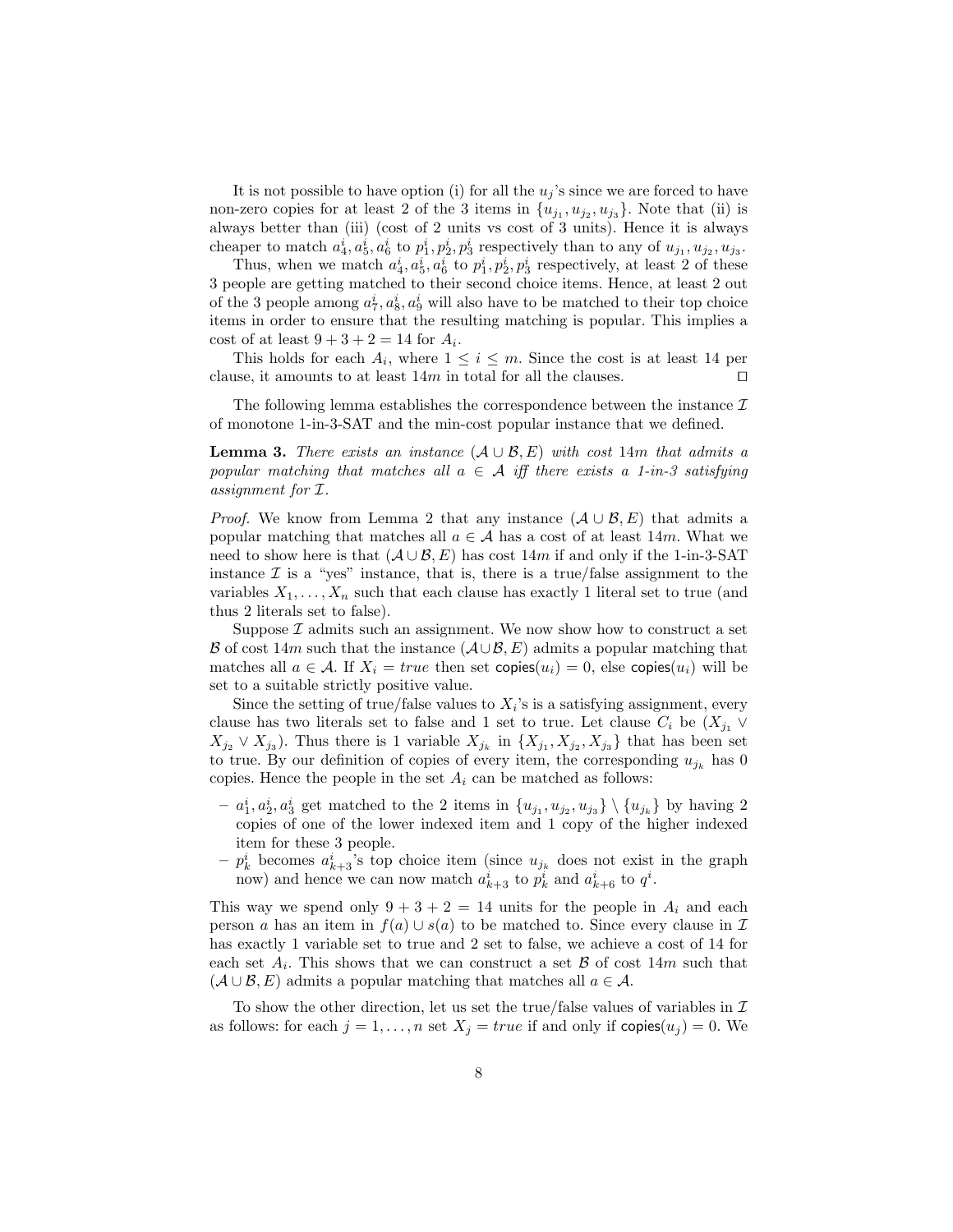need to show that such an assignment sets exactly 1 variable in each clause to be true.

Let us consider any clause  $C_i = (X_{j_1} \vee X_{j_2} \vee X_{j_3})$ . Among the 3 items  $u_{j_1}, u_{j_2}, u_{j_3}$  that correspond to these 3 variables we need at least 2 items to have non-zero copies so as to match all the 3 people  $a_1^i, a_2^i, a_3^i$ . Thus, our true/false assignment does not set more than 1 variable per clause to true.

We now need to show that there is at least 1 item in  $\{u_{j_1}, u_{j_2}, u_{j_3}\}\$  with zero copies. This is where we will use the hypothesis that we can construct  $(\mathcal{A}\cup\mathcal{B}, E)$ of cost 14m that admits a popular matching that matches all  $a \in \mathcal{A}$ . It follows from the proof of Lemma 2 that each set  $A_i$  of people corresponding to a clause needs a cost of at least 14. Since the total cost is only  $14m$  and there are m clauses, this implies that we have to spend exactly 14 per clause. In other words, the items for the 9 people of each  $A_i$  have to be bought using only 14 units.

If all the 3 items in  $\{u_{j_1}, u_{j_2}, u_{j_3}\}$  have non-zero copies, then this implies the cost of items for all the 9 people in  $A_i$  will be  $9 + 3 + 3 = 15$  since when each  $u_{j_k}$  has at least one copy, then the  $u_{j_k}$ 's become top choice items for  $a_4^i, a_5^i, a_6^i$ , respectively and thus  $p_1^i, p_2^i, p_3^i$  become their second choice items. This forces us to match each of  $a_7^i, a_8^i, a_9^i$  to their top choice items (that is,  $p_1^i, p_2^i, p_3^i$ , respectively) since a popular matching has to be a maximum cardinality matching on rank-1 edges. However, we are given that we can spend only 14 units per  $A_i$ ; thus it has to be the case that there exists at least 1 item in  $\{u_{j_1}, u_{j_2}, u_{j_3}\}\$  which has zero copies. This finishes the proof of this lemma. ⊓⊔

Note that the preference lists of all the people in our instance  $G$  are strict and of length at most 2. Also, the preference lists are drawn from a master list. We have thus shown the following theorem.

Theorem 2. The min-cost popular instance problem is NP-hard, even when each preference list has length at most 2. Further, the hardness holds even when the preference lists are derived from a master list.

### 4 Min-cost Augmentation

In this section we show various results for the min-cost augmentation problem. Recall that the input here is a graph  $G = (\mathcal{A} \cup \mathcal{B}, E)$  where each item  $b \in \mathcal{B}$ has a non-negative  $cost(b)$  associated with it. The problem is to determine how to make extra copies of items in  $\beta$  so that the resulting graph admits a popular matching and the cost of the extra copies is minimized.

Unlike the min-cost popular instance problem, the above problem admits a simple polynomial time algorithm when each  $a \in \mathcal{A}$  has a preference list that is strict and of length at most 2. We describe this algorithm below. We assume throughout this section that we add at the end of each a's preference list a dummy item called the *last item*  $\ell_a$ , where a being matched to  $\ell_a$  amounts to a being left unmatched.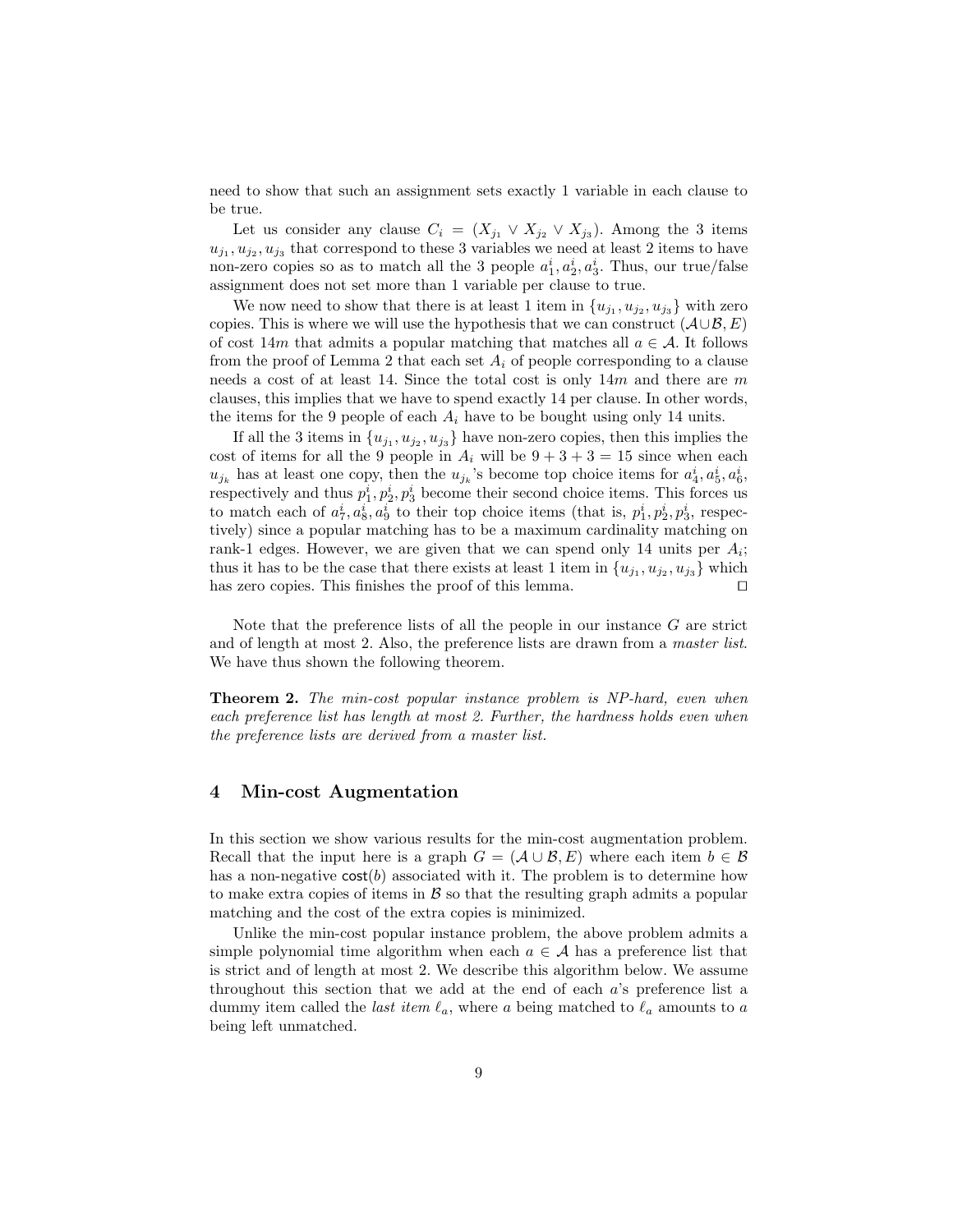#### 4.1 Preference lists of length 2

For any  $a \in \mathcal{A}$ , a's preference list consists of a top choice item (let us use  $f_a$  to denote this item), and possibly a second choice item (let us use  $z_a$  to denote this item) and then of course, the last item  $\ell_a$  that we added for convenience. Let  $G_1$  be the graph G restricted to rank-1 edges. Let the graph  $G' = (\mathcal{A} \cup \mathcal{B}, E')$ , where  $E'$  consists of

- all the top ranked edges  $(a, f_a)$ : one such edge for each  $a \in \mathcal{A}$ , and
- the edges  $(a, s_a)$ , where a is even in  $G_1$  and  $s_a$  is a's most preferred item that is even in  $G_1$ . Thus  $s_a = z_a$  when  $z_a$  is nobody's top choice item, else  $s_a = \ell_a.$

It follows from Theorem 1 that G admits a popular matching if and only if  $G'$  admits an A-perfect matching. We assume that G does not admit a popular matching and we have to decide now which items should be duplicated and how many extra copies should be made. Since  $G'$  does not admit a popular matching, there exists a set S of people such that the neighborhood  $N(S)$  of S in G' satisfies  $|N(S)| < |S|$ . Let S denote a minimal such set of people. It is easy to see that every  $a \in S$  must be even in  $G_1$ . Thus, for each  $a \in S$ , the edge  $(a, s_a)$  belongs to G' and it must be that  $s_a = z_a$ . Otherwise  $s_a = \ell_a$  and since no vertex in A other than a has an edge to  $\ell_a$ , such an a will be always matched in any maximum cardinality matching in  $G'$ . Hence, such an a cannot belong to S due to its minimality. Further note that for any such minimal set  $S$ , the set  $N(S)$ is a set of items that are all *odd* in the graph  $G'$  with respect to a maximum cardinality matching in  $G'$ .

Since  $s_a = z_a$  for every  $a \in S$ , and the preference lists are of length at most 2, there are no items sandwiched between  $f(a)$  and  $s(a)$  in a's preference list for every  $a \in S$ . Thus, in order to ensure that these people get matched in any popular matching, we need to make extra copies of items in  $N(S)$  or equivalently items that are odd in the graph G′ . Our algorithm precisely does this and in order to get a min-cost augmentation, it chooses the odd item in  $G'$  which has least cost. The steps of our algorithm are described in Algorithm 1.

Our algorithm maintains the invariant that no person  $\alpha$  changes her s-item due to the increase in copies. This is because we ensure that no top choice item b ever becomes even in  $H_i^1$ , the graph  $H_i$  restricted to rank-1 edges. Note that the set of *odd* items in  $H_i$  is identified by constructing alternating paths from a person who is unmatched in  $H_i$  and every item b that appears on such a path is always odd. Further, our duplications ensure that the total number of copies of an item b in any augmented instance  $H_i$  is bounded by the degree of b in  $G'$ . In the case of a top choice item  $b$ , the degree of  $b$  in  $G'$  is equal to the degree of  $b$ in  $G_1$ , the graph G restricted to rank-1 edges. Thus, even with the extra copies, a top choice item remains critical in the augmented graph restricted to rank-1 edges. This implies that for every person, the most preferred even item in the augmented graph restricted to rank-1 edges (i.e., its s-item) remains unchanged.

We note that the above claim also implies that in every iteration of the while loop in Step 4 of our algorithm, the size of the maximum cardinality matching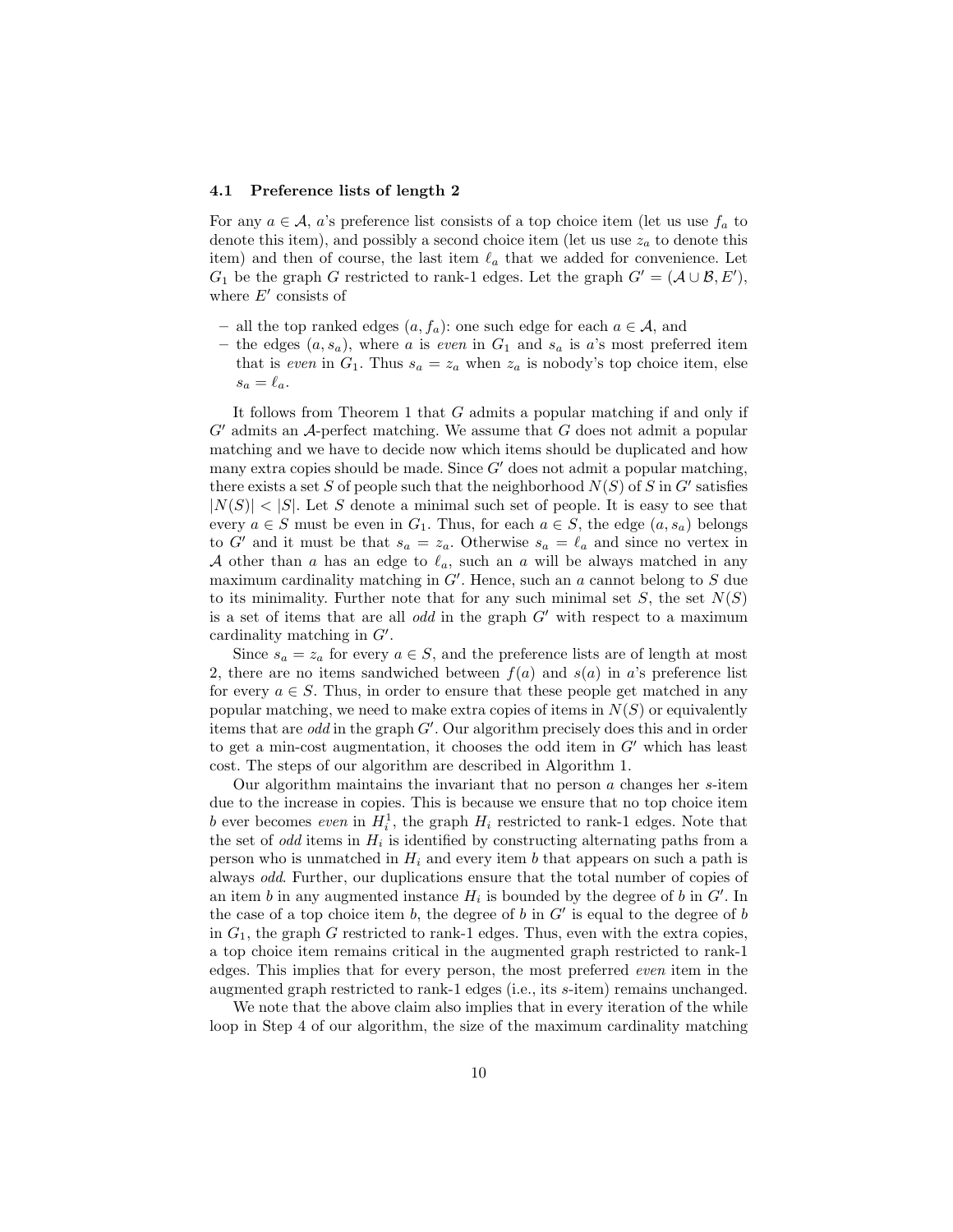Algorithm 1 Min-cost augmentation for strict lists of length at most 2.

1: Construct the graph  $G' = (\mathcal{A} \cup \mathcal{B}, E')$  where  $E' = \{(a, b) : a \in \mathcal{A}, b \in f(a) \cup s(a)\}.$ 

2:  $H_0 = G$ ,  $H'_0 = G'$ , Let  $M_0$  denote a maximum cardinality matching in  $H'_0$ .

3:  $i = 0$ .

- 4: while  $M_i$  is not A-complete matching **do**<br>5: Partition the vertices into *odd* (O), even
- 5: Partition the vertices into *odd* ( $\mathcal{O}$ ), even  $(\mathcal{E})$ , unreachable ( $\mathcal{U}$ ) w.r.t.  $M_i$ .<br>6. Let b denote the cheapest item in  $\mathcal{B} \cap \mathcal{O}$
- 6: Let b denote the cheapest item in  $\mathcal{B} \cap \mathcal{O}$ .<br>7: Set copies(b) = copies(b) + 1.
- Set copies(b) = copies(b) + 1.
- 8: Construct the graph  $H'_{i+1}$  corresponding to  $H_{i+1}$  and update  $M_{i+1}$  to be a maximum cardinality matching in  $H'_{i+1}$ .
- 9:  $i = i + 1$ .
- 10: end while
- 11: Output the graph  $H_i$ .

increases by 1, that is,  $|M_{i+1}| = |M_i| + 1$ . Therefore, the while loop terminates in  $k = |\mathcal{A}| - |M_0|$  iterations. Since k is bounded by  $n_1$ , the number of applicants in G, the running time of our algorithm is  $O(n_1^2)$ . It is clear that the graph  $H_i$ returned by the algorithm admits an  $A$ -complete matching the graph  $H'_{i}$  and hence admits a popular matching. To see that the instance returned is a min-cost instance, observe that there is no alternating path between an item  $b$  which got duplicated in our algorithm and an item  $b'$  whose cost is strictly smaller than the cost(b). Otherwise in the iteration when b was odd, so was b' and it would have been picked up by our algorithm.

We can therefore conclude the following theorem.

**Theorem 3.** The min-cost augmentation problem with strict preference lists of length at most 2 can be solved in  $O(n_1^2)$  time.

#### 4.2 Hardness for the general case

We now show that the min-cost augmentation problem in the general case is NP-hard. The reduction is again from the monotone 1-in-3 SAT problem (refer to Section 3). Let  $\mathcal I$  be an instance of the monotone 1-in-3 SAT problem. Let  $C_1, \ldots, C_m$  be the clauses in  $\mathcal I$  and let  $X_1, \ldots, X_n$  be the variables in  $\mathcal I$ . We construct from  $\mathcal I$  an instance of the min-cost augmentation problem as follows.

Let  $C_i$  be  $(X_{j_1} \vee X_{j_2} \vee X_{j_3})$ . Corresponding to this clause we have 6 people  $A_i = \{a_1^i, a_2^i, a_3^i, a_4^i, a_5^i, a_6^i\}$  and 3 internal items  $D_i = \{p_i, q_i, r_i\}$ . In addition we have public items  $u_{j_1}, u_{j_2}, u_{j_3}$  which belong to preference lists of people in  $A_i$ and whenever  $X_j$  occurs in a clause  $C_i$ , the item  $u_j$  will belong to the preference lists of some people in  $A_i$ . The public items have unit cost whereas each internal item  $b \in D_i$  has cost 2. The preference lists of the people in  $A_i$  are shown in Fig. 2.

The set B of items is the union of  $\cup_{i=1}^{m} D_i$  (the set of all the internal items) and  $\{u_1, \ldots, u_n\}$  (consisting of all the public items, where vertex  $u_j$  corresponds to the j-th variable  $X_j$ ). The set A of people is the union of  $\cup_{i=1}^m A_i$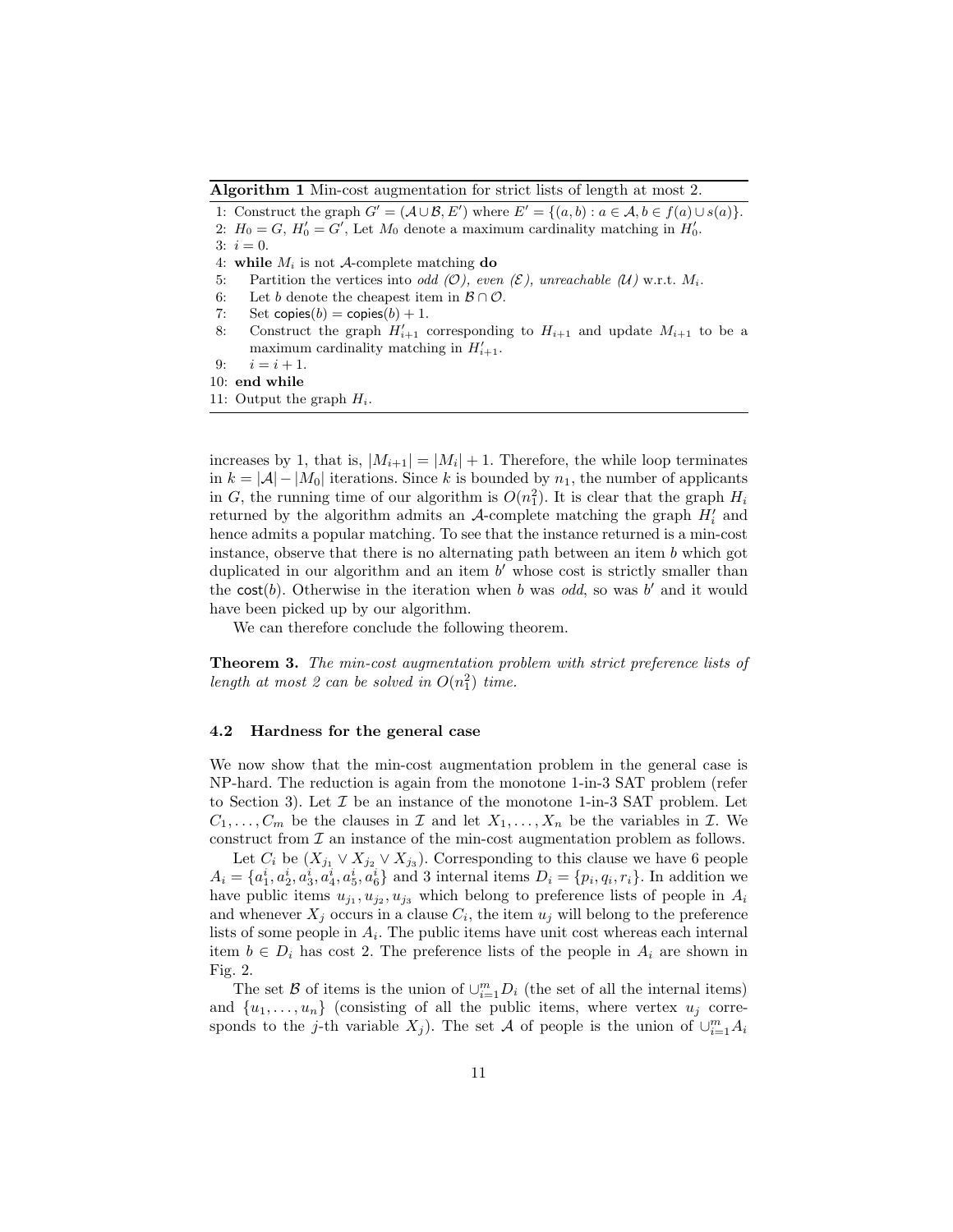|  | $a_1^i\parallel p_i\parallel u_{j_1}\parallel q_i$ |  |  | $a_4^i$ $r_i$ $u_{j_1}$            |  |
|--|----------------------------------------------------|--|--|------------------------------------|--|
|  | $a_2^i\parallel p_i\parallel u_{j_2}\parallel q_i$ |  |  | $a_5^i \mid r_i \mid u_{j_2} \mid$ |  |
|  | $a_3^i\parallel p_i\parallel u_{j_3}\parallel q_i$ |  |  | $a_6^i \mid r_i \mid u_{j_3}$      |  |

Fig. 2. Preference lists of the 6 people in  $A_i$ 

and  $\{x_1, \ldots, x_n\}$ , where the vertex  $x_j$  corresponds to the variable  $X_j$ . The preference list of each  $x_j$  is of length 1, it consists of the item  $u_j$ .

G has no popular matching. It is easy to see that the graph G described above does not admit any popular matching. To see this, first note that each public item  $u_j$  is a unique rank-1 item for exactly one applicant  $x_j$ . Hence when every item has a single copy, these public items are unreachable or critical in  $G_1$ (the subgraph of rank-1 edges in  $G$ ). Now let us consider the people in  $A_i$ : for each  $a_t^i \in \{a_1^i, a_2^i, a_3^i\}$ , we have  $f(a_t^i) = \{p_i\}$  and  $s(a_t^i) = \{q_i\}$ . Since there are only 2 items  $p_i, q_i$  for the 3 people  $a_1^i, a_2^i, a_3^i$  to be matched to in any popular matching, G does not admit a popular matching.

Let  $\tilde{G}$  be a min-cost instance such that  $\tilde{G}$  admits a popular matching. We now state the following lemma that establishes the reduction.

**Lemma 4.** G has cost at most m iff there exists a 1-in-3 satisfying assignment for the instance I.

*Proof.* Assume that there exists a 1-in-3 satisfying assignment for  $I$ . For each j, let  $c_j$  denote the number of clauses in which  $X_j$  appears. We will set the copies of the items in the following manner: the copies of the internal items remain the same, i.e., copies(b) = 1 for each  $b \in \bigcup_i D_i$  and the copies of the public items are set as follows.

For each j, where  $1 \leq j \leq n$  do:

- if  $X_j = true$ , then set copies $(u_j) = 1 + c_j$
- else copies $(u_i)$  remains 1.

Let us determine the cost of this augmentation. For every  $X_j$  that is true, we pay a cost of  $c_j \cdot 1 = c_j$  and for  $X_j$  that is false, we pay nothing. Since each clause has exactly one variable set to true, we have:  $\sum_{j:X_j=true} c_j = m$ . Thus the cost of our augmentation is  $m$ .

We now show that the graph  $\tilde{G}'$  admits an A-complete matching (the edges in G' are  $(a, b)$  where  $b \in f(a) \cup s(a)$ .

- Consider the people  $x_1, \ldots, x_n$ . Each  $x_j$  gets matched to her f-item  $u_j$ .
- Consider the people in  $A_i$ . We know that exactly one amongst  $u_{j_1}, u_{j_2}, u_{j_3}$ has more than one copies (since the number of copies was based on a satisfying assignment for 1-in-3 SAT). If  $\text{copies}(u_{j_k}) > 1$ , then  $a_k^i$  gets matched to  $u_{j_k}$  and the 2 people in  $\{a_1^i, a_2^i, a_3^i\} \setminus \{a_k^i\}$  get matched to  $p_i$  and  $q_i$ . Finally,  $a_{k+3}$  gets matched to her top choice item  $r_i$  whereas the 2 people in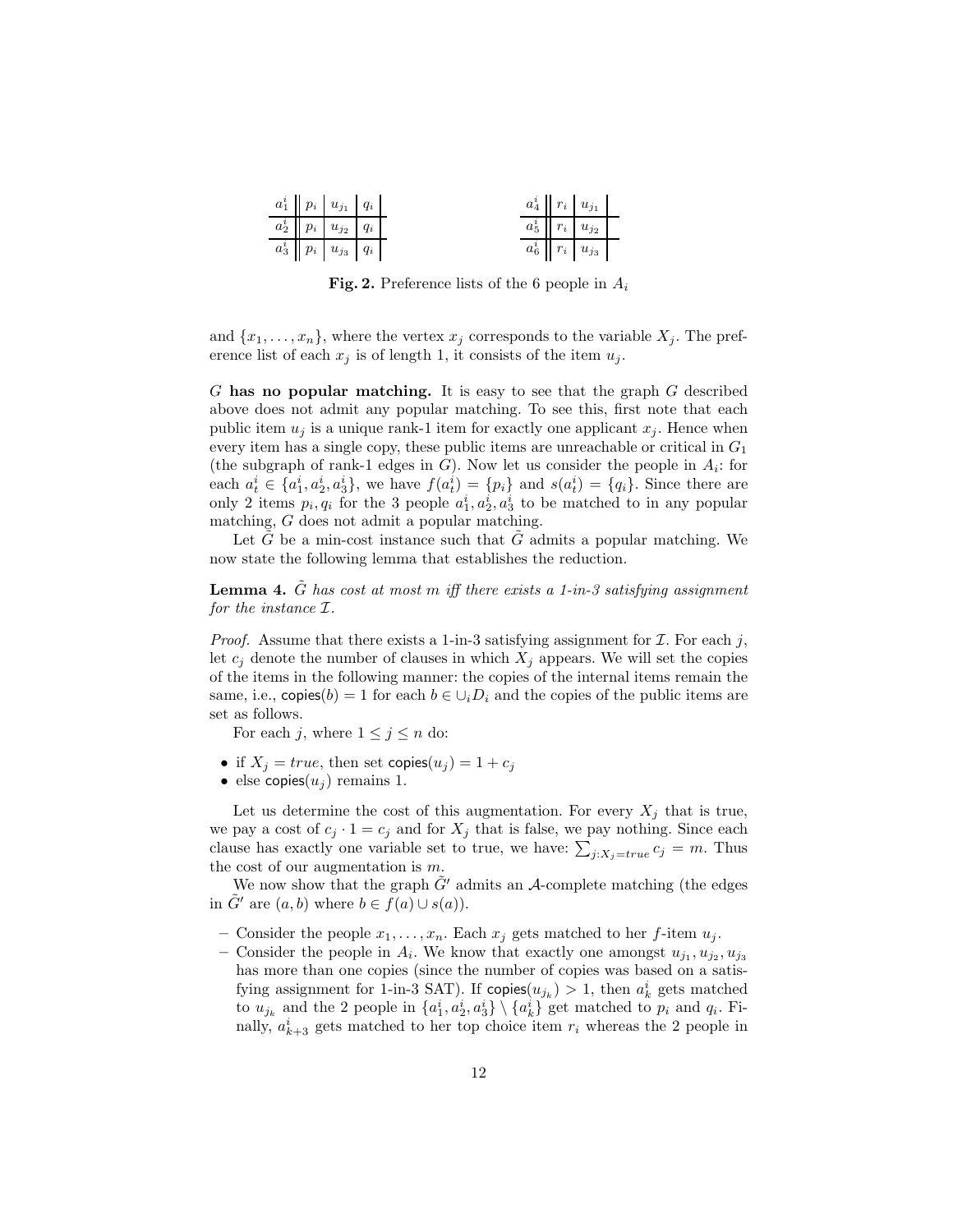$\{a_4^i, a_5^i, a_6^i\} \setminus \{a_{k+3}^i\}$  get matched to their last items (their most preferred even item in  $G_1$ ).

To prove the other direction, assume that the cost of  $\tilde{G}$  is m. We now translate this into truth values for variables in  $\mathcal I$ . If copies $(u_i) > 1$  in  $\tilde G$ , then set variable  $X_j = true$ , else set  $X_j = false$ . We need to show that this is a 1-in-3 satisfying assignment for  $I$ .

Since the cost of adding one copy of any item is at least 1, we need to pay at least 1 unit per clause in order to match the people in  $A_i$ . Thus, we need to pay at least  $m$  to get a graph that admits a popular matching. However, we are given that with a cost of exactly m, the graph  $\tilde{G}$  that admits a popular matching. Hence, the copies of items have been added such that exactly 1 unit has been spent per clause.

Spending 1 unit has allowed all the people in  $A_i$ , for each i, to have enough items to match themselves to in  $\tilde{G}'$ . Consider the items that occur in the preference lists of people in  $A_i$  (refer to Fig. 2). Since the cost of each internal item is 2 and we cannot afford a cost of 2 for any clause, it has to be the case that copies $(u) > 1$  for some  $u \in \{u_{j_1}, u_{j_2}, u_{j_3}\}$ . Thus, we have at least 1 true variable per clause in  $\mathcal{I}$ .

We now have to show that there is exactly 1 true variable per clause in *I*. The point to note is that copies $(u) > 1$  for any public item u implies that u is non-critical in  $\tilde{G}_1$ . This changes the most preferred even item in  $\tilde{G}_1$  for some people. That is, suppose k items in  $\{u_{j_1}, u_{j_2}, u_{j_3}\}$  have more than 1 copies. Then, we have k non-critical items in  $\{u_{j_1}, u_{j_2}, u_{j_3}\}$  and so we have  $k$  people in  $\{a_4^i, a_5^i, a_6^i\}$  satisfying the following: a's most preferred even item in  $\tilde{G}_1$  is no longer the last resort item  $\ell_a$ , it is now the non-critical public item that is second in a's preference list.

Observe that one person in  $\{a_4^i, a_5^i, a_6^i\}$  can be matched to her top choice item  $r_i$ . However, to match the second person we need to spend another unit. In the first place, we have already spent 1 unit to add an extra copy of some  $u_{j_k}$  to match all the people in  $\{a_1^i, a_2^i, a_3^i\}$ . With more than one item in  $\{u_{j_1}, u_{j_2}, u_{j_3}\}$  noncritical in  $\tilde{G}_1$ , we have pay at least 2 units for the people in  $A_i$ . This contradicts the fact that we spent exactly 1 unit for the people in  $A_i$ . Hence there is exactly 1 true variable per clause in  $\mathcal{I}$ . □

We can now conclude the following theorem.

Theorem 4. The min-cost augmentation problem is NP-hard, even for strict lists of length at most 3. Further, the lists can be derived from a master list.

#### 4.3 Inapproximability of min-cost augmentation

We extend the above reduction from  $\mathcal I$  to show that this problem is NP-hard to approximate to within a factor of  $\sqrt{n_1}/2$ , where  $n_1$  is the size of A. We construct a graph H on at most  $4m<sup>4</sup>$  people that satisfies the following property: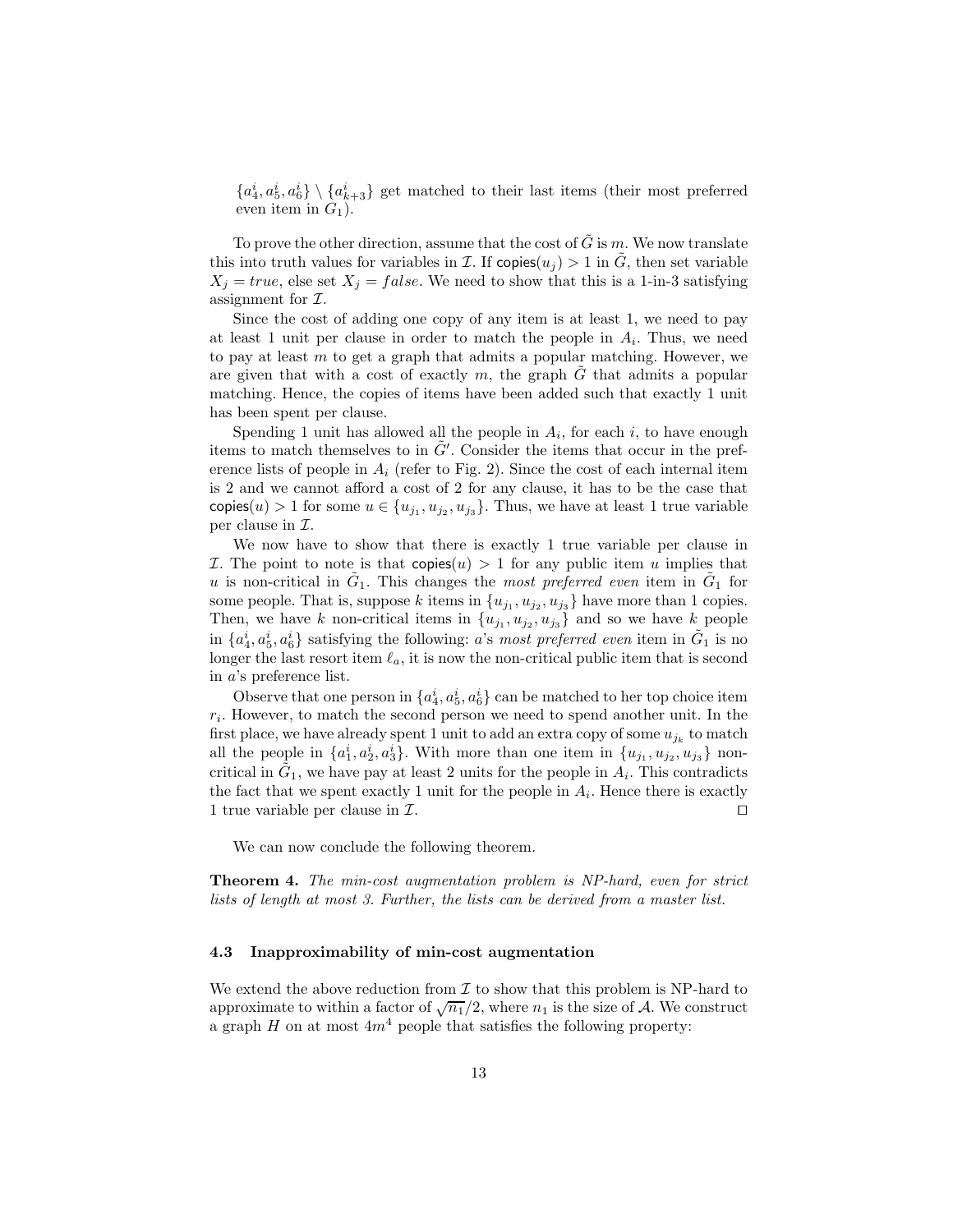(\*) If  $\mathcal I$  is a yes instance for 1-in-3 SAT, then H can be augmented at a cost of m to admit a popular matching. If  $\mathcal I$  is a no instance for 1-in-3 SAT, then H needs a cost strictly greater than  $m^3$  to admit a popular matching.

We describe the construction of the graph  $H$  below. Recall that  $\mathcal I$  has  $m$  clauses and corresponding to each clause  $C_i$ , we have a set  $A_i$  of people. The construction of H is as follows. Let us call the group of 3 people  $(a_4^i, a_5^i, a_6^i)$  in Fig. 2 a triplet. Instead of having just one triplet in  $A_i$ , as was the case in the previous section, here we have many such triplets. In particular, we have  $m^3 + 1$  such triplets. The preference list for one particular triplet  $(a_{3t+1}^i, a_{3t+2}^i, a_{3t+3}^i)$  is shown in Fig. 3.

| $a_{3t+1}$   | $u_{j_1}$ |  |
|--------------|-----------|--|
| $a_{3t+2}^i$ | $u_{j_2}$ |  |
| $a_{3t+3}$   | $u_{j_3}$ |  |

Fig. 3. Preference lists of people corresponding to the *t*-th triplet.

We now have  $3 + 3(m^3 + 1)$  people in  $A_i$ , namely  $a_1^i, a_2^i, a_3^i$  and 3 people per triplet, for each of the  $m^3 + 1$  triplets. Thus our overall instance H has  $m(3+3(m^3+1))$  (the people in  $\cup_i A_i$ ), plus the *n* people in  $\{x_1, \ldots, x_n\}$ . Since each clause has 3 variables,  $n \leq 3m$ . Thus we can bound  $n_1$ , the number of people in H as:  $n_1 \leq 3m^4 + 9m \leq 4m^4$  for  $m \geq 3$ .

Recall that for each j, the preference list of  $x_j$  is of length 1, which consists of only  $u_j$ . The costs of the items are as follows: the cost of each of the *internal* items, i.e.,  $p_i, q_i$ , and  $r_i^k$ , for  $k = 1, ..., m^3 + 1$  is  $m^3$ , and the cost of each  $u_j$  for  $j = 1, \ldots, n$  is 1. We now show that the instance constructed as above satisfies the property  $(*).$ 

**Lemma 5.** If  $I$  is a yes instance for 1-in-3 SAT, then H can be augmented at a cost of m to admit a popular matching. If  $\mathcal I$  is a no instance for 1-in-3 SAT, then H needs a cost strictly greater than  $m^3$  to admit a popular matching.

*Proof.* We first consider the case when  $\mathcal I$  is an yes instance. The proof is similar to that of Lemma 4. For each j, where  $1 \leq j \leq n$ , do the following: if  $X_j = true$ , then set  $\text{copies}(u_j) = 1 + c_j$ , where  $c_j$  is the number of clauses in which  $X_j$  is present. Else set copies $(u_j) = 1$ . The total cost involved here is  $\sum_{j:X_j = true} c_j$ . Since each clause has exactly one variable set to true, we have:  $\sum_{j:X_j=true} c_j =$ m. Thus, the cost of our instance  $\tilde{H}$  is m. It is easy to show that the graph  $\tilde{H}'$ admits an A-complete matching.

- Consider the people  $x_1, \ldots, x_n$ . Each  $x_j$  gets matched to her f-item  $u_j$ .
- Consider the people in  $A_i$ . We know that exactly one amongst  $u_{j_1}, u_{j_2}, u_{j_3}$ has more than one copies (since the number of copies was based on a satisfying assignment for 1-in-3 SAT). If  $\text{copies}(u_{j_k}) > 1$ , then  $a_k^i$  gets matched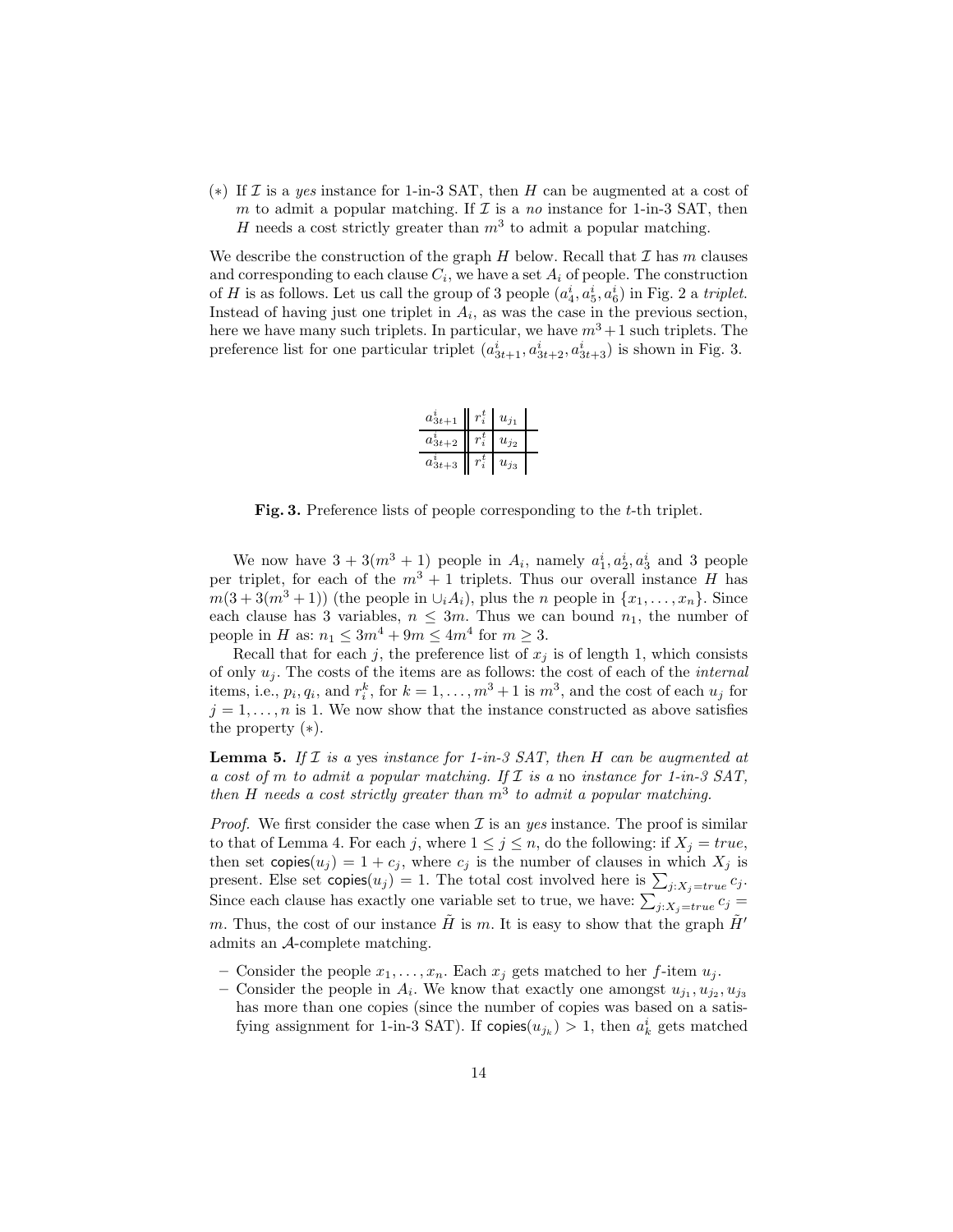to  $u_{j_k}$  and the 2 people in  $\{a_1^i, a_2^i, a_3^i\} \setminus \{a_k^i\}$  get matched to  $p_i$  and  $q_i$ . For each of the  $m^3 + 1$  triplets that we have here, we do as follows. The person  $a_{3t+k}^i$  gets matched to her top choice item  $r_i^t$  whereas the 2 people in  ${a_{3t+1}^i, a_{3t+2}^i, a_{3t+3}^i\} \setminus {a_{3t+k}^i}$  get matched to their last items.

This proves that  $H$  can be augmented at a cost of exactly  $m$  to admit a popular matching.

We now prove the other direction, that is, if  $\mathcal I$  is a no instance for 1-in-3 SAT. then H needs a cost of at least  $m^3 + 1$  to admit a popular matching. Suppose H can be augmented at a cost of at most  $m^3$  to admit a popular matching. We will show that this translates to a 1-in-3 satisfying assignment for  $\mathcal I$ . Let  $\tilde H$  denote the augmented graph. Let us set the truth values of variables in  $\mathcal I$  as follows. Set  $X_j = true$  iff copies $(u_j)$  in H is greater than 1.

We have only  $m<sup>3</sup>$  units available to make extra copies so that people in each set  $A_i$  have items in  $\tilde{H}'$  to match themselves to. Recall that the cost of each internal item is  $m^3$ . Hence it is easy to see that we cannot afford an extra copy of any internal item and thus at least one public item in  $\{u_{j_1}, u_{j_2}, u_{j_3}\}$  should have more than one copy to match all of  $a_1^i, a_2^i, a_3^i$ . Otherwise there are only 2 items  $p^i$  and  $q^i$  for these 3 people to be matched to; since the first copies of  $u_{j_1}, u_{j_2}, u_{j_3}$  will be matched to  $x_{j_1}, x_{j_2}, x_{j_3}$ , respectively. Thus, we have shown that at least one of  $u_{j_1}, u_{j_2}, u_{j_3}$  has more than one copy. Hence in our assignment of truth values, there is at least 1 variable in each clause that is set to true.

Suppose 2 or more of the items in  $\{u_{j_1}, u_{j_2}, u_{j_3}\}$  have more than one copy in  $\tilde{H}$ . We have two people in  $\{a_1^i, a_2^i, a_3^i\}$  having their most preferred even item in  $\tilde{H}_1$  as an item in  $\{u_{j_1}, u_{j_2}, u_{j_3}\}$ . In addition, in each of the  $m^3 + 1$  triplets, two people have their most preferred *even* item in  $\{u_{j_1}, u_{j_2}, u_{j_3}\}\$ . Although, one of these 2 people from each triplet can be matched to her unique top choice item, we still need to spend  $m^3 + 1$  for all the people in  $A_i$  to be matched to items in  $\tilde{H}'$ . This contradicts the hypothesis that H can be augmented a cost of at most  $m^3$  into  $\tilde{H}$ . Hence for each i, there is exactly 1 item in  $\{u_{j_1}, u_{j_2}, u_{j_3}\}\$  that has more than one copy in  $H$ . In other words, for each i, there is exactly 1 true variable in the  $i$ -th clause. Thus, our assignment is a 1-in-3 satisfying assignment for  $\mathcal{I}.$ 

Now suppose that the min-cost augmentation problem admits a  $\sqrt{n_1}/2$  approximation algorithm. Call this algorithm Algo1. If  $\mathcal I$  is a yes instance, then Algo1 has to return an augmentation of cost at most  $1/2.\sqrt{4m^4}.m = m^3$ . If  $\mathcal{I}$ is a no instance, then there is no augmentation of cost at most  $m^3$ , so Algo1 returns an answer of cost greater than  $m^3$ . Thus using Algo1 it is possible to determine whether  $\mathcal I$  has a 1-in-3 satisfying assignment or not, a contradiction. Hence we conclude the following theorem.

Theorem 5. It is NP-hard to approximate the min-cost augmentation problem on  $G = (\mathcal{A} \cup \mathcal{B}, E)$  within  $\sqrt{|\mathcal{A}|}/2$ .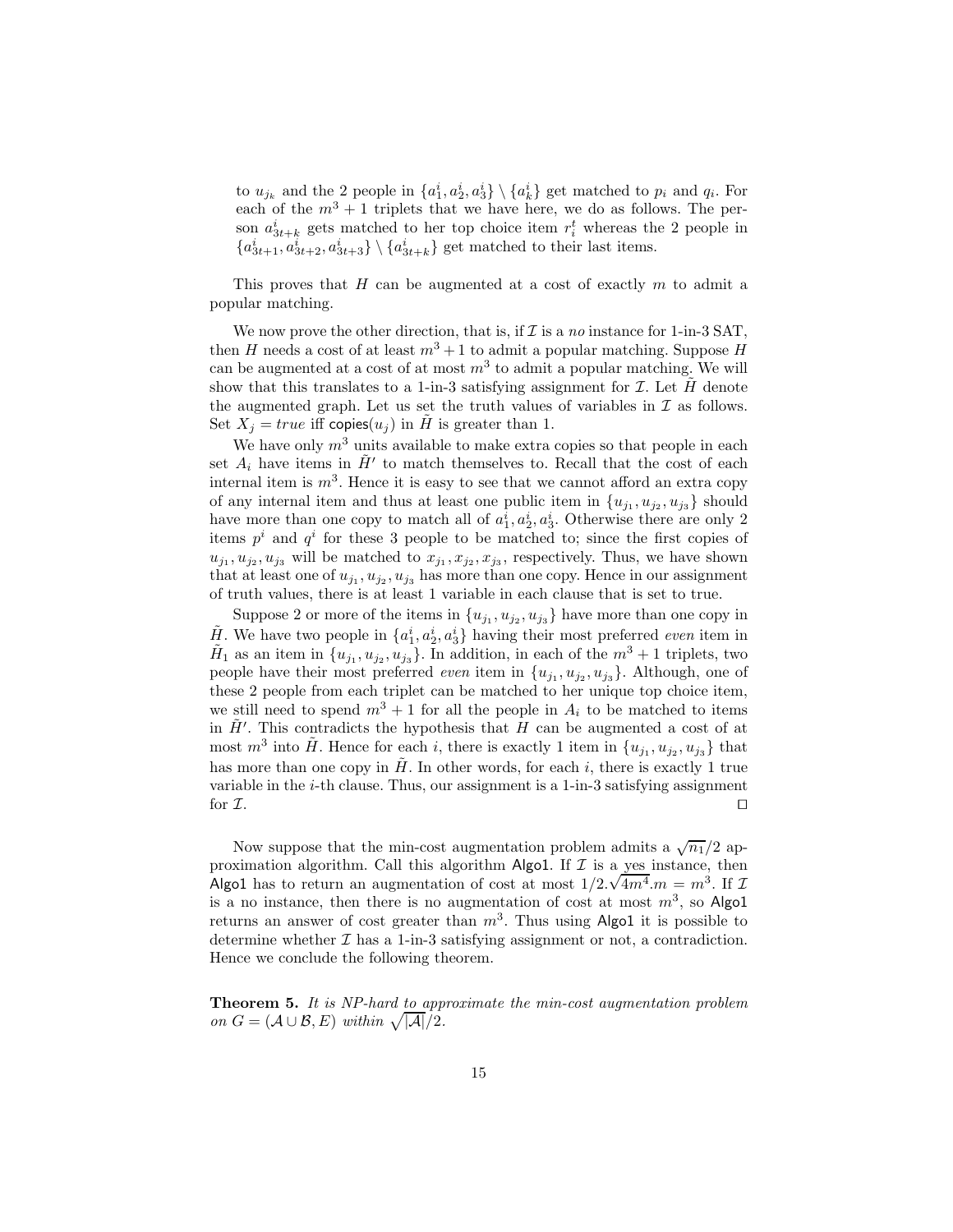### 4.4 Perfect augmentation

In this section we consider a variant of the min-cost augmentation problem where we are not content with only a popular matching, but insist on every applicant being matched to an item. Note that till now we allowed people to be matched to their last items which was equivalent to leaving them unmatched. We call a popular matching that matches all the people as a perfect popular matching and denote the problem as *min-cost perfect augmentation*. We show that this problem becomes NP-hard even when preference lists are strict and have length at most 2 in contrast to the min-cost augmentation problem which has a simple polynomial time algorithm for strict lists of length at most 2.

The overall reduction is similar to the min-cost augmentation problem where we reduce from an instance  $\mathcal I$  of monotone 1-in-3 SAT problem. As earlier, corresponding to every variable  $X_j$  in  $\mathcal I$  we have an applicant  $x_j$  in our instance. The preference list of applicant  $x_j$  contains only one item  $u_j$ . Let  $C_i = (X_{j1} \vee$  $X_{j_2} \vee X_{j_3}$  be a clause in *I*. Corresponding to clause  $C_i$  we have a set of 6 people  $A_i = \{a_1^i, \ldots, a_6^i\}$  and a set of internal items  $D_i = \{p_i, q_i\}$ . The internal items appear on preference lists of people only in  $A_i$ . In addition public items  $u_{j_1}, u_{j_2}, u_{j_3}$  also appear on the preference lists of people in  $A_i$ . The preference lists of people are as shown in Fig. 4.

| $a_1^i \mid p_i \mid u_{j_1}$         |  | $a_4^i \parallel u_{j_1} \parallel q_i$        |  |
|---------------------------------------|--|------------------------------------------------|--|
| $a_2^i\quad p_i\quad u_{j_2}$         |  | $a_5^i\parallel u_{j_2}\parallel q_i$ l        |  |
| $a_3^i\parallel p_i\parallel u_{j_3}$ |  | $a_6^i\parallel u_{j_3}\parallel q_i\parallel$ |  |

**Fig. 4.** Preference lists of the 6 people in  $A_i$ 

We define the sets  $A$  and  $B$  below.

$$
\mathcal{A} = \bigcup_{i=1}^{m} A_i \cup \{x_1, \dots, x_n\}.
$$

$$
\mathcal{B} = \bigcup_{i=1}^{m} D_i \cup \{u_1, \dots, u_n\}.
$$

The graph  $G = (\mathcal{A} \cup \mathcal{B}, E)$  with the preference lists as defined above is our instance  $G$ . It remains to describe the costs of items in  $G$ . The cost of every public item  $u_i$  is 1 whereas the costs of every internal item is m. With a single copy of every item, all public items are critical in the graph  $G_1$ . Hence people  $a_1^i, a_2^i, a_3^i$  belonging to  $A_i$  treat their unique last resort items as their s-items. Further people  $a_4^i, a_5^i, a_6^i$  treat the internal item  $q_i$  as their s-item. It is easy to verify that the graph G described above does not admit a popular matching.

Let  $\tilde{G}$  be an augmented instance that admits a perfect popular matching. In any perfect popular matching in  $G$  every applicant  $x_j$  has to be matched to her f-item i.e.  $u_j$ . Now let us consider the people in  $A_i$ . Since the internal items are of cost  $m$  each and public items have cost 1, it is cheaper to make extra copies of public items. Further, recall that any popular matching has to be a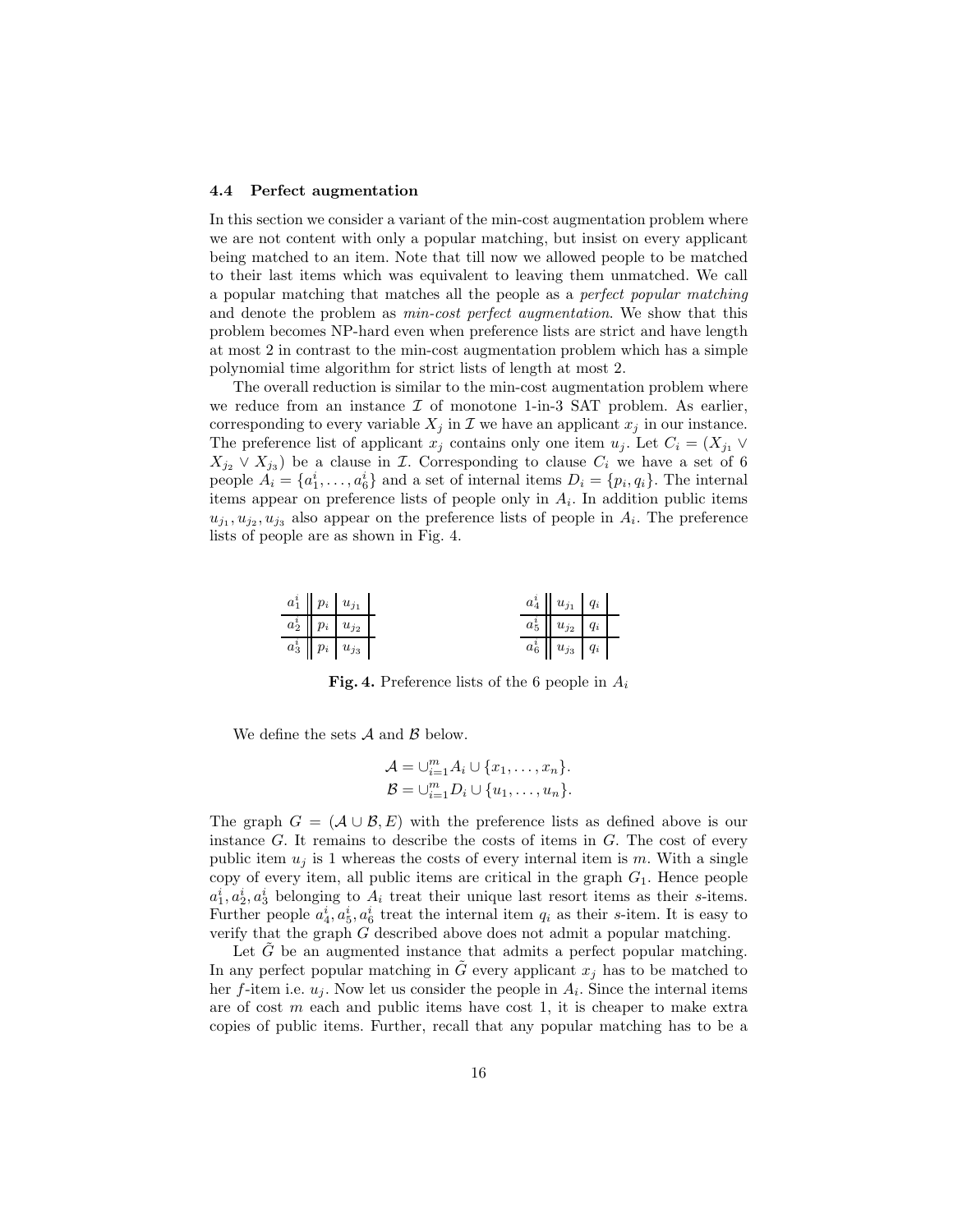maximum cardinality matching on rank-1 edges. Therefore in order to match one of  $\{a_1^i, a_2^i, a_3^i\}$  (say  $a_1^i$ ) to its s-item  $u_{j_1}$ , we need to make 2 extra copies of  $u_{j_1}$  thus making  $u_{j_1}$  non-critical in  $\tilde{G}_1$ . This ensures that applicant  $a_4^i$  gets matched to a copy of  $u_{j_1}$ , her f-item. It is easy to see that in order to get a perfect popular matching, we need to make at least two public items non-critical in the graph  $G$ . Thus we spend an amount of at least 4 units per clause in any augmented instance  $G$  that admits a perfect popular matching.

We now show the following lemma which proves the correctness of our reduction.

**Lemma 6.** The min-cost instance  $\tilde{G}$  corresponding to G that admits a perfect popular matching has cost 4m iff there exists a 1-in-3 satisfying assignment for I.

*Proof.* Assume that there exists a 1-in-3 satisfying assignment for  $\mathcal I$  and let Truthval denote the 1-in-3 satisfying assignment for  $\mathcal I$ . For every variable  $X_i$ , let  $c_j$  denote the number of clauses in which  $X_j$  appears. We set the copies of the items in G as follows: If  $Truthval(X_i) = false$ , then copies $(u_i) = 2c_i + 1$ , otherwise copies $(u_j) = 1$ . Thus we pay  $2c_j$  units for the extra copies of item  $u_j$ whenever the corresponding variable  $X_j$  is set to false.

Since  $\mathcal I$  has a 1-in-3 satisfying assignment, each clause has exactly two variables set to false. We therefore have:

$$
\sum_{j: Truthval(X_j) = false} 2c_j = 4m.
$$

Thus the cost of our instance  $\tilde{G}$  is 4m. We now show that in the graph  $\tilde{G}$ , every applicant has an item to match amongst her f or s items.

- Consider the people  $x_1, x_2, \ldots, x_n$ . Each  $x_j$  gets matched to her f-item  $u_j$ .
- Consider the people in  $A_i$  corresponding to the clause  $C_i = (X_{j_1} \vee X_{j_2} \vee X_{j_3}).$ We know that exactly two among  $u_{j_1}, u_{j_2}, u_{j_3}$  are non-critical. Assume that  $u_{j_1}$  and  $u_{j_2}$  are non-critical, then people  $a_1^i$  and  $a_2^i$  get matched to their s-items  $u_{j_1}$  and  $u_{j_2}$  respectively. Further  $a_4^i$  and  $a_5^i$  get matched to their *f*-items  $u_{j_1}$  and  $u_{j_2}$  respectively. Finally,  $a_3^i$  gets matched to her *f*-item  $p_i$ whereas  $a_6^i$  gets matched to her s-item  $q_i$ .

To prove the other direction, assume that  $\tilde{G}$  admits a popular matching and has cost  $4m$ . We now translate this into the truth values for variables in  $\mathcal{I}$ . If copies $(u_j) > 1$  in G, then set variable  $X_j = false$  else set  $X_j = true$ . We need to show that this assignment is a 1-in-3 satisfying assignment.

Recall that for every clause we need to spend at least 4 units in order to match all the people in  $A_i$ . Since the cost of  $\tilde{G}$  is 4m, this implies that exactly 4 units have been spent per clause for making extra copies.

Now consider the people in  $A_i$ . The internal items occurring on their preference lists of these people have cost  $m$  each, hence none of the internal items have extra copies in the augmented instance. This implies that at least 2 public items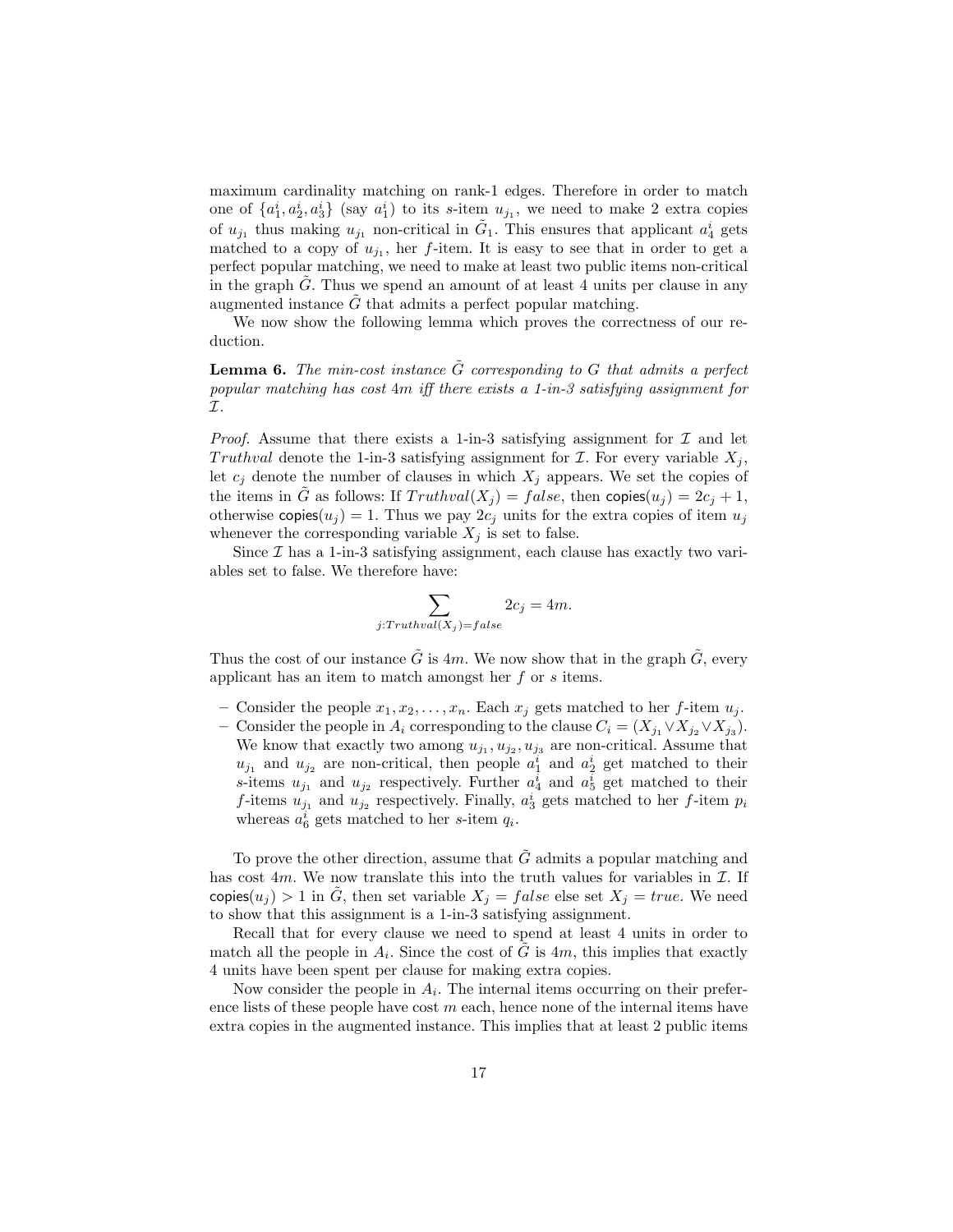amongst  $\{u_{j_1}, u_{j_2}, u_{j_3}\}\$  have more than one copy in the augmented instance. Thus our truth assignment sets at least 2 variables to *false*. It remains to prove that for every clause exactly 2 variables are set to *false*. Assume not.

Let  $C_i$  be a clause in which our truth assignment set all the three variables  $X_{j_1}, X_{j_2}, X_{j_3}$  to *false*. This implies that in the instance  $\tilde{G}$  all the three public items  $u_{j_1}, u_{j_2}, u_{j_3}$  have more than one copy. The first copy of these public items is utilized in matching people  $x_{j_1}, x_{j_2}, x_{j_3}$  respectively to their f-items. Further since any popular matching is a maximum cardinality matching on rank-1 edges, the second copies of these items will have to be assigned to people  $a_4^i, a_5^i, a_6^i$ . Thus after spending 3 units we are still left with 2 people amongst  $\{a_1^i, a_2^i, a_3^i\}$  without any item. Hence we need to spend 2 more units to match 2 of these people, which implies that we spent  $3+2=5$  units for people in  $A_i$ . This contradicts the fact that exactly 4 units was spent in order to match people in  $A_i$ , for all i. Thus exactly one variable in every clause is set to true.  $□$ 

The following theorem is immediate from the above lemma.

Theorem 6. The min-cost perfect augmentation problem is NP-hard for strict lists of length at most 2.

### 5 Min-cost Popular matchings

In this section we present an  $O(mn_1)$  time algorithm for the min-cost popular matchings problem, where  $m = |E|$  and  $n_1 = |A|$ . Our input is an instance  $G = (\mathcal{A} \cup \mathcal{B}, E)$  where each item  $b \in \mathcal{B}$  has associated with it the number copies(b) (denoting the maximum number of people that can be matched to b) and a price  $cost(b) \geq 0$ . Whenever a person gets matched to b, an amount of  $cost(b)$  has to be paid. Thus if  $k \leq$  copies(b) copies of b gets used in a matching M, then a cost of  $k \cdot \text{cost}(b)$  has to be paid by M. As done in the earlier sections, we will add a last item  $\ell_a$  at the end of a's preference list for each person  $a \in \mathcal{A}$ . The cost of  $\ell_a$  is 0, since using the edge  $(a, \ell_a)$  amounts to leaving a unmatched.

Our problem here is to decide whether G admits a popular matching or not and if so, to compute the one with minimum cost. As mentioned in Section 1, Manlove and Sng considered the popular matchings problem (referred to as the CHAT problem) where items (these were called houses) have capacities and they showed an  $O((\sqrt{C} + n_1)m)$  algorithm for this problem, where C is the sum of all the capacities.

In order to solve the min-cost popular matchings problem, for each  $b \in \mathcal{B}$ , we could make copies(b) copies of each vertex b, call them  $b_1, \ldots, b_{\text{copies}(b)}$ , where each  $b_i$  has the same neighborhood as the original vertex b. However, such a graph has too many vertices and edges, hence we will stick to the original graph  $G = (\mathcal{A} \cup \mathcal{B}, E)$  and simulate the larger graph in G itself. Note that a matching in G can contain up to copies(b) pairs  $(a_i, b)$ . It is easy to see that the structural characterization for popular matchings from [2] holds for our problem as well. That is, any popular matching in our graph  $G$  has to be a maximum cardinality matching on rank-1 edges and every person  $a$  has to be matched to an item in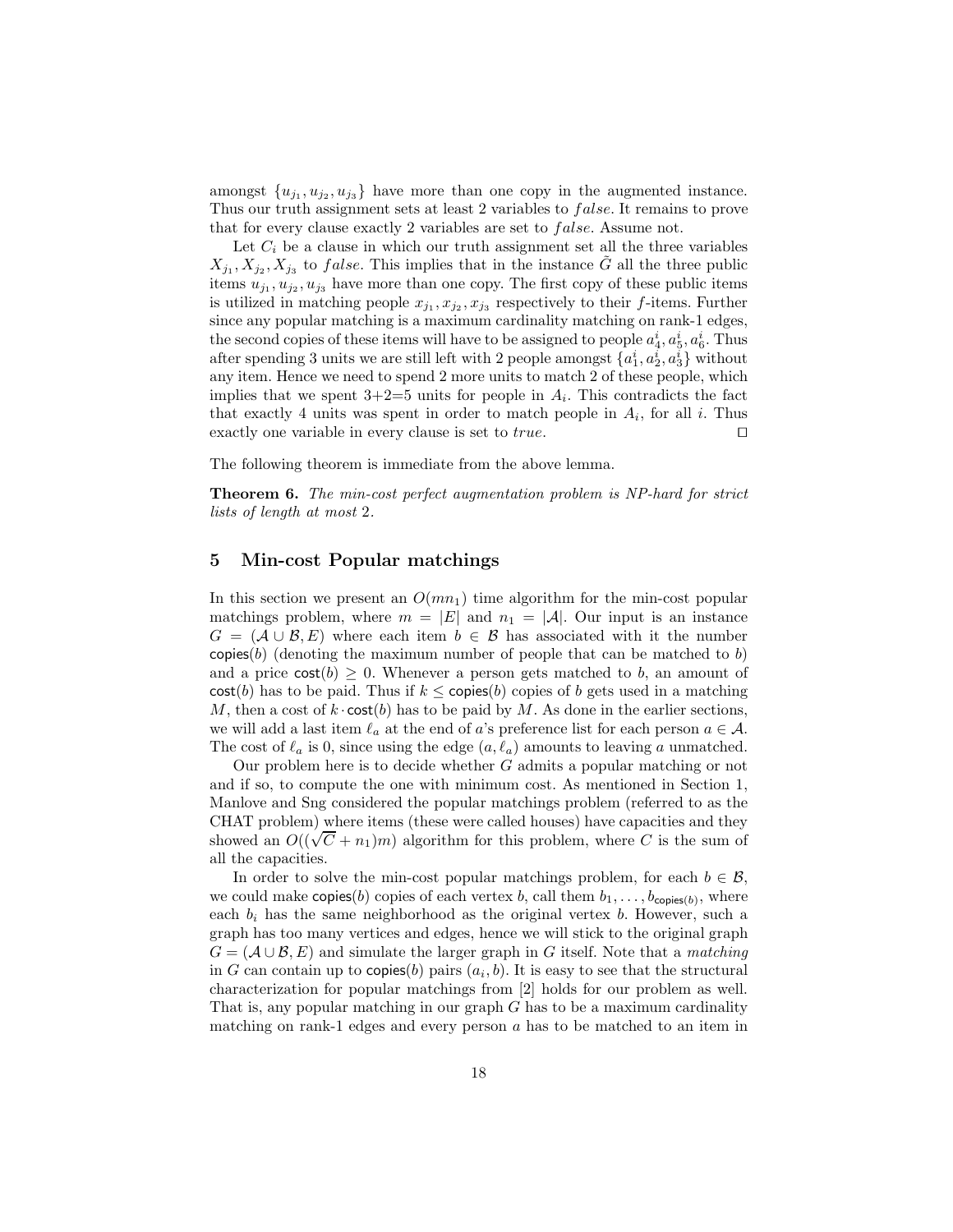$f(a) \cup s(a)$ . This is because by making copies(b) many duplicates of every item b in G our problem becomes equivalent to the original popular matchings problem.

### 5.1 Our algorithm

Our algorithm to compute a min-cost popular matching can be broadly partitioned into two stages. In the first stage we build the graph  $G'$ , i.e. the graph where every person adds edges to their  $f$  and  $s$ -items. Identifying  $s$ -items for people involves partitioning the vertices of  $G$  into odd, even and unreachable with respect to a maximum cardinality matching on rank-1 edges. We show how to efficiently do this by building Hungarian trees rooted at unmatched vertices. The second stage then computes a min-cost popular matching in the graph  $G'$ if one exists.

**The first stage.** We first construct the graph  $G_1$  which is the graph G restricted to rank-1 edges. In order to find a maximum cardinality matching in the graph  $G_1$ , we use Ford-Fulkerson max-flow algorithm. The following transformation from  $G_1$  into a flow network is based on the standard transformation from the bipartite matching problem to the maximum flow problem:

- add a vertex s and an edge directed from s to each person  $a \in \mathcal{A}$  with an edge capacity of 1 on this edge.
- add a vertex t and an edge directed from each item  $b \in \mathcal{B}$  to t with an edge capacity of  $\text{copies}(b)$  on this edge.
- direct every edge  $(a, b)$  of G from a to b and set an edge capacity of 1 for each such edge.

Let  $F(G_1)$  denote the above graph. It is easy to see that a valid flow from s to t in the graph  $F(G_1)$  can be translated to a *matching* in  $G_1$  in which every person is matched to at most 1 item and every item b is matched up to  $\text{copies}(b)$ people. A maximum flow in  $F(G_1)$  becomes a maximum cardinality matching in  $G_1$ . We compute a maximum cardinality matching  $M_0$  of  $G_1$  by computing a max-flow from s to t in  $F(G_1)$ . Using the matching  $M_0$ , our goal is to obtain a partition of  $\mathcal{A} \cup \mathcal{B}$  into  $\mathcal{O}$  (odd),  $\mathcal{E}$  (even) and  $\mathcal{U}$  (unreachable). This can be done in  $O(n$ umber of edges) provided we create copies $(b)$  many duplicates of each item  $p$  and duplicate the neighborhood of  $b$  for each copy of  $b$ . However this is too expensive. The main point to note is that all the copies(b) many copies of b, for each item b, have the same *odd/even/unreachable* status. We show below that we can remain in the graph  $G_1$  and determine the *odd/even/unreachable* status of all the vertices in linear time.

- 1. We begin with  $\mathcal{O} = \mathcal{E} = \mathcal{U} = \emptyset$ .
- 2. We then add to the set  $\mathcal E$  all people that are unmatched in  $M_0$  and all items that are not fully matched by  $M_0$  (i.e. a item b that is matched to fewer than  $\mathsf{copies}(b)$  many people). This is because if we would have made copies $(b)$  many duplicates of b, some of the copies would have remained unmatched by  $M_0$ and the other copies which are matched would be connected by even length alternating paths from these unmatched vertices.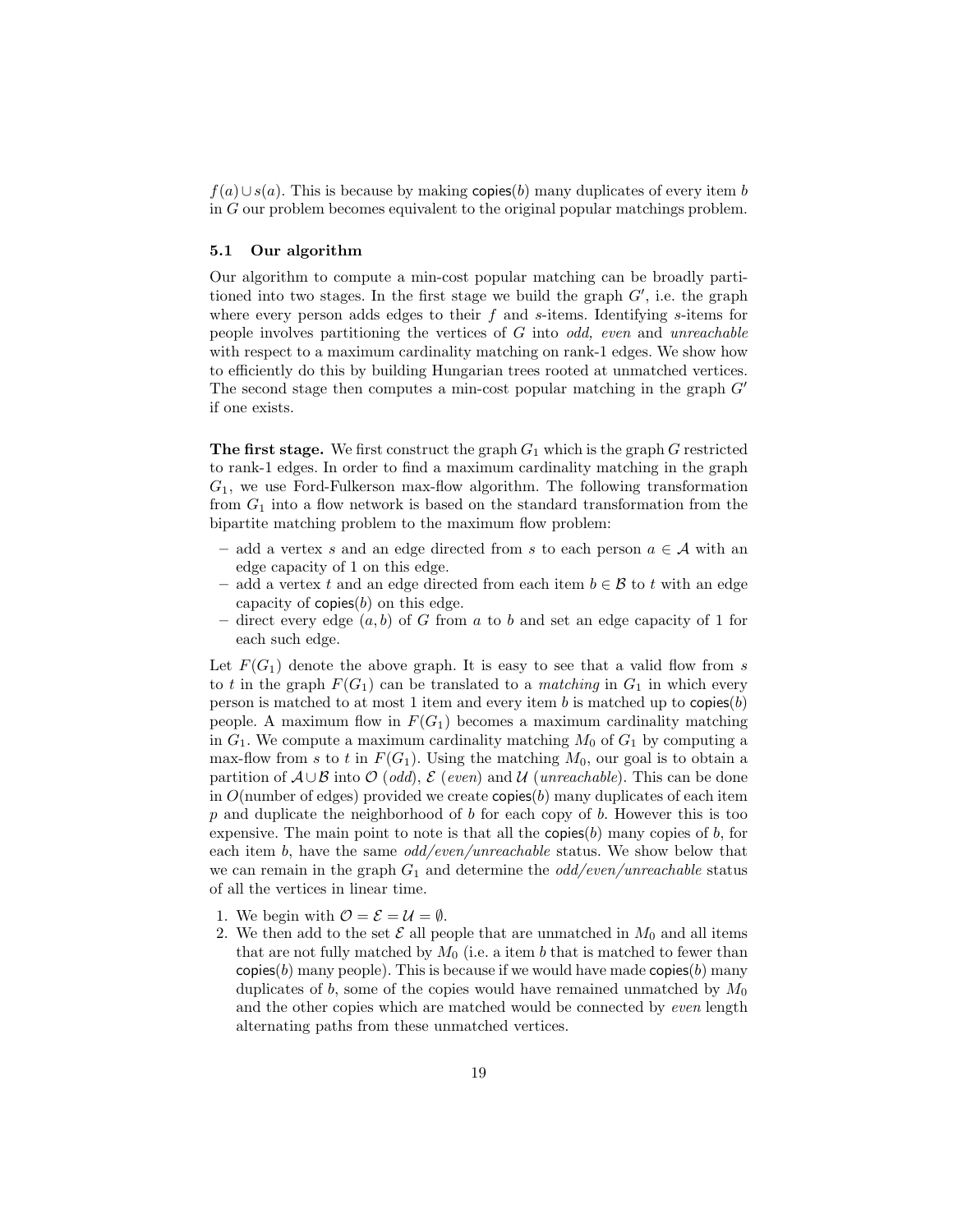- 3. Our goal now is to build a Hungarian tree  $T_u$  for each vertex u that is unmatched or not fully in  $M_0$ . In order to do so we first set all vertices as unmarked. We build the trees rooted at unmatched people and not fully matched items as described below:
	- (a) For  $u \in \mathcal{A}$  that is unmatched, the children of u in  $T_u$  are all the neighboring items of  $u$  that are unmarked so far. For each of these items  $b$ the children of b in  $T_u$  are all the unmarked people matched to b. The children of these people are their neighboring unmarked items and so on. As soon as a vertex gets visited in  $T_u$  we mark it.
	- (b) For  $u \in \mathcal{B}$  the children of u are all the neighboring unmarked people of u. Note that some of these people could be matched to  $u$  – however, we will include all these people since we are simulating the Hungarian tree rooted at an *unmatched* copy of u. We mark each person in this child list.

Each person  $a$  in the above child list had a unique child, the item to which  $a$  is matched. If this item is marked, then  $a$  is a leaf in this tree, else we add  $M_0(a)$  to the tree and mark it. We now continue to explore the unmarked neighborhood of  $M_0(a)$  for all non-leaf people a.

- (c) Once  $T_u$  is built, all vertices that belong to *even* levels of  $T_u$  (the root is at level 0) are added to  $\mathcal E$  and all vertices that belong to *odd* levels are added to  $\mathcal{O}$ .
- 4. Once we finish building all the trees  $T_u$ , where u is unmatched person/not a fully matched item, the set U gets set to the vertices of  $\mathcal{A} \cup \mathcal{B} \setminus \mathcal{O} \cup \mathcal{E}$  as there is no alternating path from an unmatched vertex to such vertices.

We note that while building a tree  $T_u$ , we explore the neighborhood of a vertex only if this vertex is unmarked and then this vertex immediately gets marked. This ensures that a vertex occurs just once across all  $T_u$ 's. Having obtained the partition, it is now possible to define  $s(a)$  for every person a as the most preferred even item of a. Let the graph  $G'$  be the graph  $G_1$  along with the edges  $(a, b)$  where  $a \in \mathcal{E}$  and  $p \in s(a)$ .

Since a popular matching is a maximum cardinality matching on rank-1 edges, all items that are *critical* in  $G_1$ , that is, all items in  $\mathcal{O} \cup \mathcal{U}$  have to be fully matched in every popular matching  $M^*$  of G. The only choice we have is in choosing which items of  $\mathcal E$  should participate with how many copies in the min-cost popular matching. We make this choice in the second stage of our algorithm.

The second stage. Our goal in the second part of the algorithm is to augment the matching  $M_0$  to find a min-cost popular matching. However, we start with the matching  $M_1$ , where  $M_1 = M_0 \setminus \{ \text{all edges } (a, b) \text{ where } a \in \mathcal{O} \}$ . Thus  $M_1$ consists only of edges  $(a, b)$  where  $b \in \mathcal{O} \cup \mathcal{U}$ . We take  $M_1$  to be our starting matching rather than  $M_0$  because it may be possible to match people  $\mathcal{O} \cap \mathcal{A}$ to cheaper rank-1 neighbors. Recall that while computing the max-flow  $M_0$ , the costs of items played no role.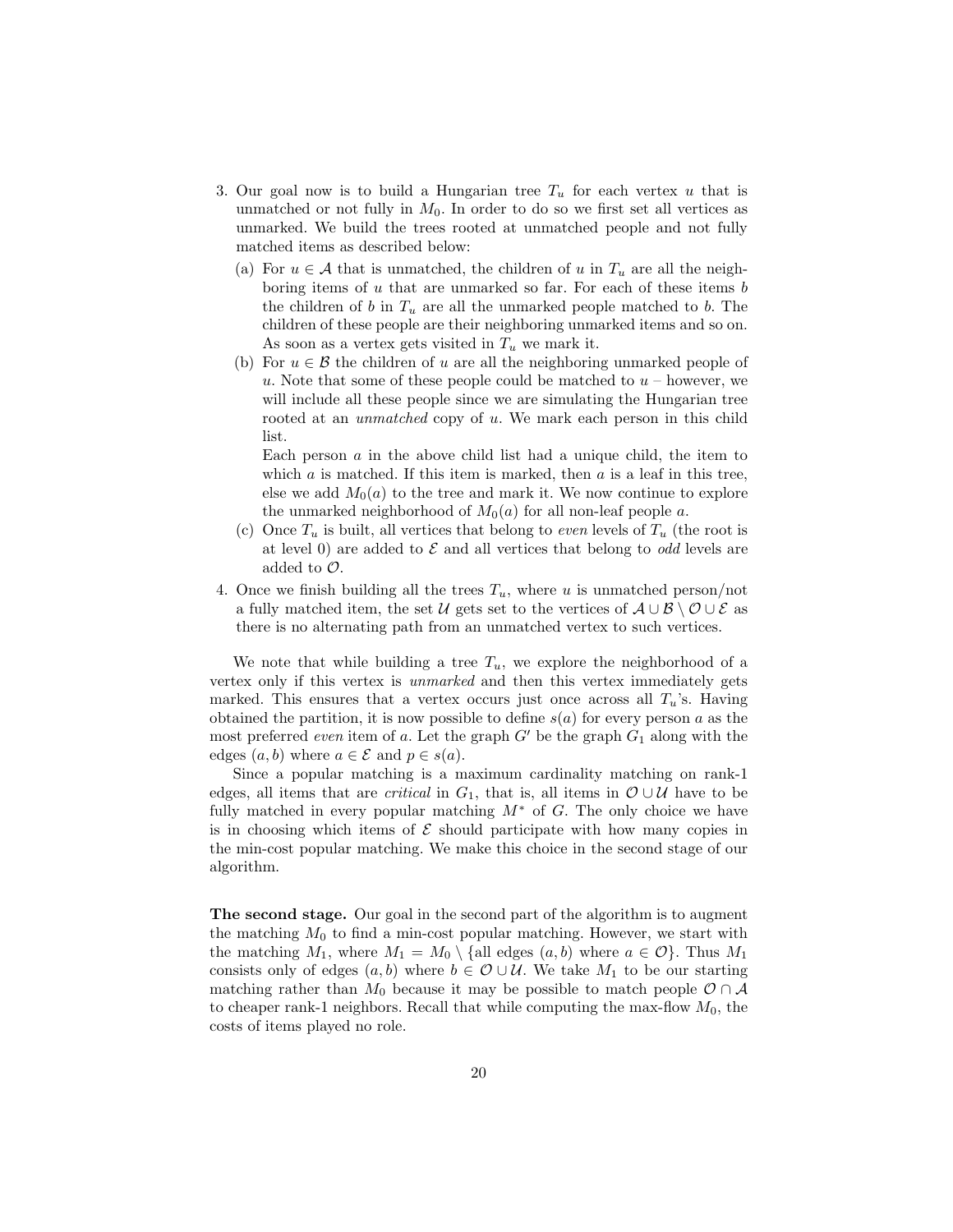Now let  $\rho$  be an augmenting path with respect to  $M_1$ , i.e., one end of  $\rho$  is an unmatched person and the other end of  $\rho$  is item b that is not fully matched. The cost of augmenting the current matching along  $\rho$  is the cost of b. By augmenting the current matching along  $\rho$ , every item other than b that is currently matched stays matched to the same number of people and the item b gets matched to one more person. Thus the cost of the new matching is the cost of the old matching  $+$  $cost(b)$ . In order to match an unmatched person a, our algorithm always chooses the cheapest augmenting path starting from the person a.

To find the cheapest augmenting path we build a Hungarian tree  $T_a$  rooted at every person that is unmatched in  $M_1$ . Initially all vertices are unmarked and while building  $T_a$  every visited vertex gets marked so that each vertex occurs at most once in  $T_a$ . We do not terminate the construction of  $T_a$  as soon as we find an augmenting path, but we build  $T_a$  completely in order to find a min-cost item b such that there is an augmenting path between and  $a$  and  $b$ ; we augment  $M_1$  along this path to obtain  $M_2$ . On the other hand if  $T_a$  has no augmenting path then we quit and declare "G does not admit a popular matching".

### Algorithm 2 Algorithm for min-cost popular matching.

- 1: Construct the graph  $G_1 = (\mathcal{A} \cup \mathcal{B}, E_1)$  where  $E_1 = \{(a, b) : a \in \mathcal{A}, b \in f(a)\}.$
- 2: Construct the flow graph  $F(G_1)$  by adding two vertices s and t and adding directed edges with appropriate capacities.
- 3: Compute a maximum flow in  $F(G_1)$  and translate the flow to a matching  $M_0$  in  $G_1$ .
- 4: Obtain a partition of the vertices of G as odd  $(\mathcal{O})$ , even  $(\mathcal{E})$  and unreachable  $(\mathcal{U})$ using  $M_0$ .
- 5: Construct the graph  $G' = (\mathcal{A} \cup \mathcal{B}, E')$  where every person adds edges to her f-items and every even person adds edges to her s-items.
- 6: Delete from  $G'$  all  $OO$  and  $OU$  edges.
- 7: Delete from  $M_0$  all edges that are incident on *odd* people in  $G'$  and call the resulting matching  $M_1$ .
- $8: i = 1.$
- 9: while there exists an unmatched person  $a$  in  $M_i$  do
- 10: Build a Hungarian tree  $T_a$  rooted at a.
- 11: **if** there exists no augmenting path starting at  $a$  then
- 12: Quit and declare "G does not admit any popular matching".
- 13: else
- 14: Augment  $M_i$  along the cheapest augmenting path in  $T_a$  and call the new matching  $M_{i+1}$ .
- 15: end if
- 16:  $i = i + 1$ .
- 17: end while
- 18: Return  $M_i$ .

We present our entire algorithm in Algorithm 2. To see the correctness of the algorithm we first note that if there is no augmenting path in  $T_a$ , where a is an unmatched person in  $M_i$ , then there is no popular matching in G. This is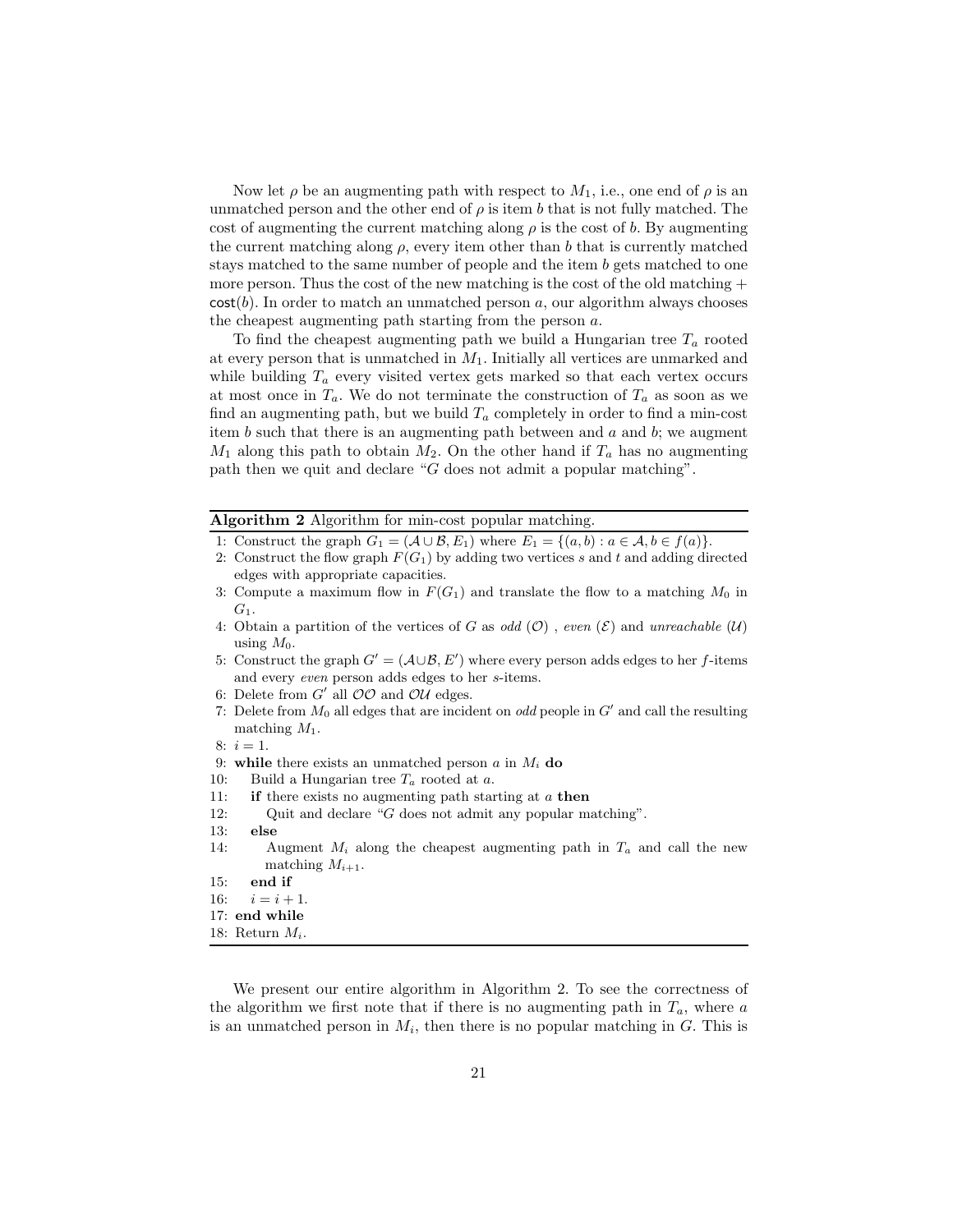because every popular matching is a maximum cardinality matching on rank-1 edges and has to match every  $a \in \mathcal{A}$  to a item in  $f(a) \cup s(a)$ . It remains to prove that if G admits a popular matching, then the matching  $M(=M_i)$  returned at Step 18 of Algorithm 2 is a min-cost popular matching. We prove that using Lemma 7.

**Lemma 7.** If G admits a popular matching, then the matching  $M$  returned by our algorithm is a min-cost popular matching in G.

*Proof.* Suppose  $M$  is not a min-cost popular matching in  $G$  and let **OPT** be such a matching. For the purpose of this proof we operate on the cloned graph where each item b has copies $(b)$  many copies and M and OPT both refer to matchings where each item is matched to at most one person. Consider  $\mathsf{OPT} \oplus M$  - this is a collection of cycles and even length alternating paths (since both OPT and M are A-complete). The cycles do not contribute to any change in costs since both OPT and M match the same items in any cycle.

Let  $\rho$  be a path in OPT  $\oplus M$ . Let  $\beta_0$  and  $\beta_M$  be the endpoints of this path, where OPT leaves  $\beta_M$  unmatched while M leaves  $\beta_0$  unmatched. It suffices to show that  $\text{cost}(\beta_M) \leq \text{cost}(\beta_0)$ . Since OPT is a popular matching, it has to match all the items in  $\mathcal{O} \cup \mathcal{U}$  (the odd/unreachable items in  $G_1$ ). Since it leaves  $β_M$  unmatched, it follows that  $β_M ∈ Ε$  and thus there are items of  $E$  in  $ρ$ .

It is the second stage of our algorithm that matches items in  $\mathcal{E}$ . Let  $\alpha_1$  be the last person in the path  $\rho$  to get matched by our algorithm and let  $M(\alpha_1) = \beta_1$ . Since  $\beta_0$  is unmatched in M it implies that during the execution of our algorithm we found at least two augmenting paths from  $\alpha_1$  – one ending in  $\beta_1$  and the other ending in  $\beta_0$ . Further, we found the augmenting path ending in  $\beta_1$  cheaper, that is,  $cost(\beta_1) \leq cost(\beta_0)$ .

We now repeat the same argument for the  $\beta_1-\beta_M$  sub-path of  $\rho$ . Let  $\alpha_2$  be the last person in the  $\beta_1 - \beta_M$  sub-path that got matched by our algorithm and let  $M(\alpha_2) = \beta_2$ . Note that  $\beta_1$  was also unmatched at this time and hence our algorithm found at least two augmenting paths from  $\alpha_2$  – one ending in  $\beta_1$  and another ending in  $\beta_2$ . Since  $M(\alpha_2) = \beta_2$  it implies that  $\text{cost}(\beta_2) \leq \text{cost}(\beta_1)$ .

Repeating the same argument for the  $\beta_2-\beta_M$  sub-path we get vertices  $\beta_3, \ldots, \beta_t =$  $\beta_M$  where  $\text{cost}(\beta_2) \leq \text{cost}(\beta_3) \leq \cdots \leq \text{cost}(\beta_t)$ . Combining all the inequalities vields  $\text{cost}(\beta_M) \leq \text{cost}(\beta_0)$ . yields  $\text{cost}(\beta_M) \leq \text{cost}(\beta_0)$ .

Time complexity of this algorithm. The difference between our algorithm and that of Manlove and Sng for the CHAT problem in the first stage is that they use Gabow's algorithm to find a matching on rank-1 edges whereas we use Ford-Fulkerson max-flow algorithm. Gabow's algorithm runs in time  $O(\sqrt{C}m)$  where  $C = \sum_{i=1}^{|\mathcal{B}|}$  copies(b<sub>i</sub>) whereas since the value of max-flow in the graph  $F(G_1)$  is upper bounded by  $|\mathcal{A}| = n_1$ , Ford-Fulkerson algorithm takes  $O(mn_1)$  time. Also, the total time taken by our algorithm to partition vertices into  $\mathcal{O}, \mathcal{E}$ , and U is  $O(m + n)$  where n denotes the total number of vertices in G. It is easy to see that the time spent by our algorithm in the second stage is also  $O(mn_1)$  since it takes  $O(m)$  time to build the tree  $T_a$  and there are at most  $n_1$  such trees that we build. We can now conclude the following theorem.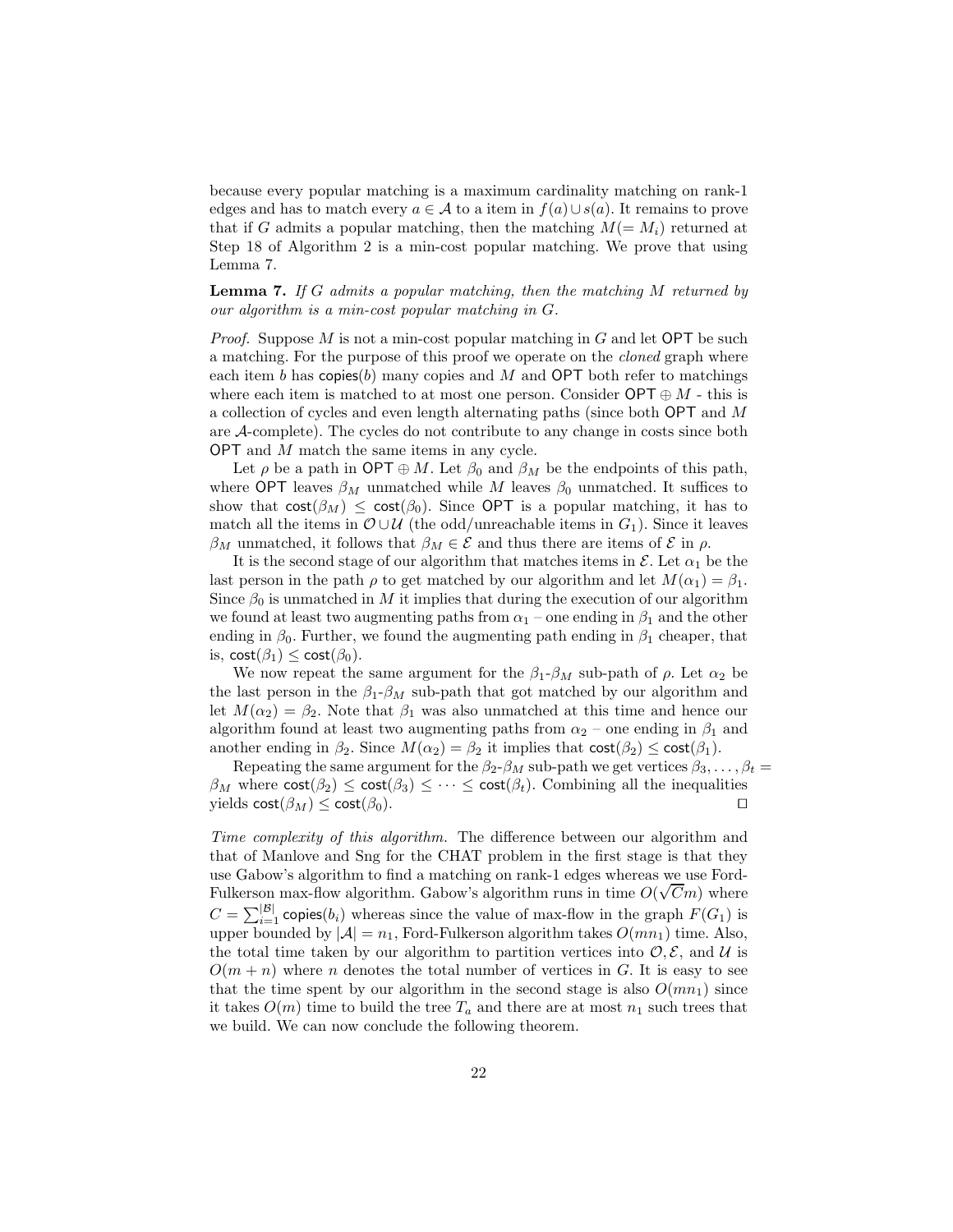**Theorem 7.** There exists an  $O(mn_1)$  time algorithm to decide whether a given instance G of the min-cost popular matchings problem admits a popular matching and if so, to compute one with min-cost.

Note that by assigning a huge cost  $\hat{C} > \sum_{b}$  copies(b).cost(b) to each of the last items  $\ell_a, a \in \mathcal{A}$  that we introduced, our algorithm also works for the mincost maximum-cardinality popular matching problem where we seek among all popular matchings of maximum cardinality, the one with minimum cost.

### Conclusions

In this paper we considered several extensions of the popular matching problem. We showed that the min-cost popular instance problem, which involves building a min-cost graph that admits a popular matching that matches all applicants, is NP-hard, even when preference lists are strict and of length at most 2. In contrast, the min-cost augmentation problem admits a simple polynomial time algorithm when preference lists are strict and of length at most 2. However, the min-cost augmentation problem is NP-hard in general; it is NP-hard even when preference lists are strict and of length at most 3. In fact, it is NP-hard to approximate the min-cost augmentation problem to within a factor of  $\sqrt{n_1}/2$ , where  $n_1$  is the number of people. We also showed that the min-cost popular matching problem (the number of copies of each item is fixed here) can be solved in  $O(mn_1)$  time, where m is the number of edges in the input graph.

# References

- 1. D. J. Abraham, K. Cechlárová, D. F. Manlove, and K. Mehlhorn. Pareto-optimality in house allocation problems. In Proceedings of 15th Annual International Symposium on Algorithms and Computation, pages 3–15, 2004.
- 2. D. J. Abraham, R. W. Irving, T. Kavitha, and K. Mehlhorn. Popular matchings. SIAM Journal on Computing, 37(4):1030–1045, 2007.
- 3. P. Gärdenfors. Match making: assignments based on bilateral preferences. Behavioural Sciences, 20:166–173, 1975.
- 4. R. W. Irving, T. Kavitha, K. Mehlhorn, D. Michail, and K. Paluch. Rank-maximal matchings. ACM Transactions on Algorithms, 2(4):602–610, 2006.
- 5. T. Kavitha, J. Mestre, and M. Nasre. Popular mixed matchings. In Proceedings of the 36th International Colloquium on Automata, Languages and Programming, pages 574–584, 2009.
- 6. T. Kavitha and M. Nasre. Note: Optimal popular matchings. Discrete Applied Mathematics, 157(14):3181–3186, 2009.
- 7. T. Kavitha and M. Nasre. Popular matchings with variable job capacities. In Proceedings of 20th Annual International Symposium on Algorithms and Computation, pages 423–433, 2009.
- 8. M. Mahdian. Random popular matchings. In Proceedings of the 8th ACM Conference on Electronic Commerce, pages 238–242, 2006.
- 9. D. Manlove and C. Sng. Popular matchings in the capacitated house allocation problem. In Proceedings of the 14th Annual European Symposium on Algorithms, pages 492–503, 2006.